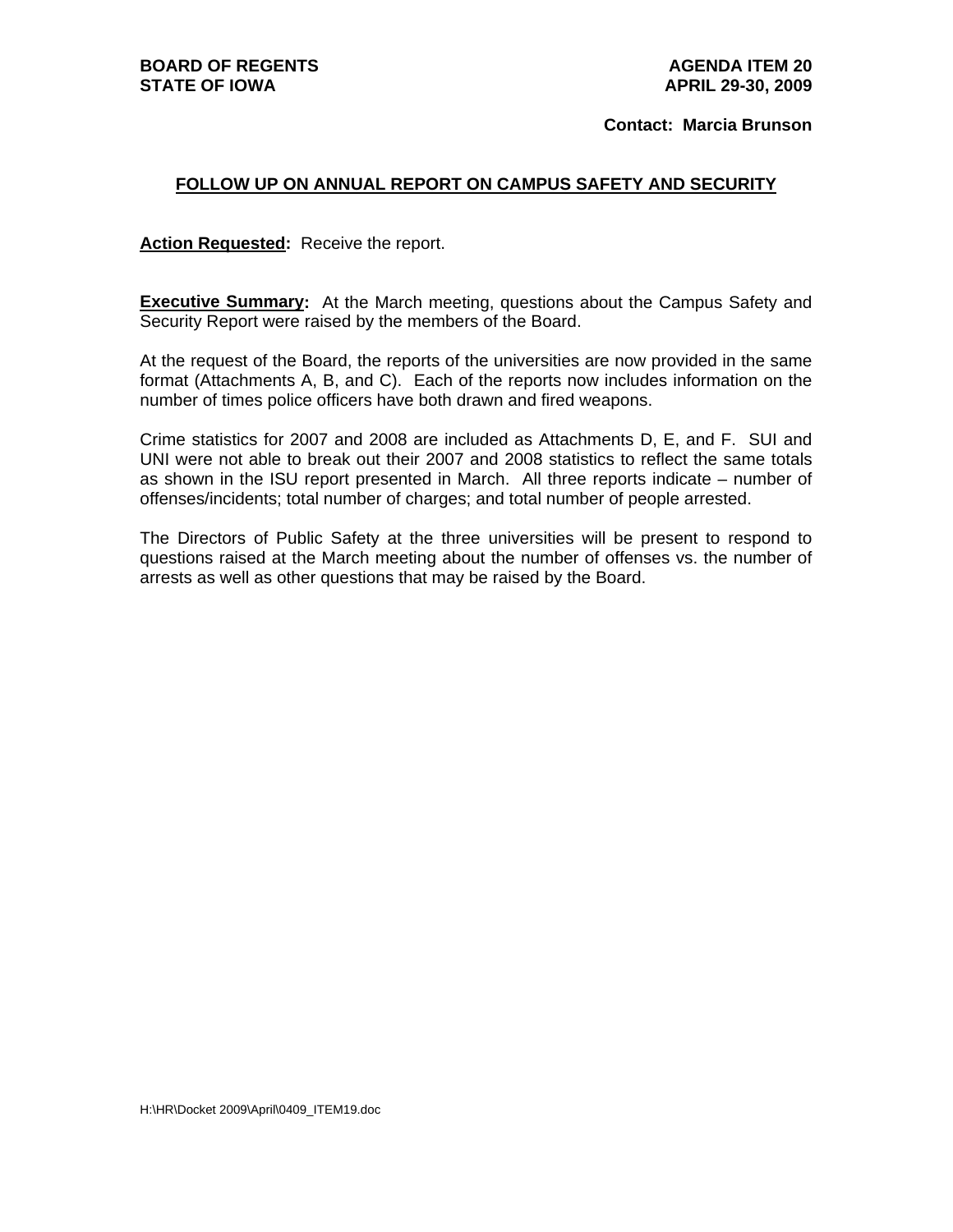## **CAMPUS SAFETY AND SECURITY REPORT**

### **THE UNIVERSITY OF IOWA**

## **Calendar Year 2008**

This report is submitted in accordance with the Board of Regents Comprehensive Safety and Security Policy (Chapter 11 of the Board of Regents Policy Manual).

#### **MASS COMMUNICATION CAPABILITIES**

- The University of Iowa (UI) currently utilizes Connect-Ed (HAWK ALERT) for the purpose of mass communication notification to UI faculty, staff and students. This system utilizes e-mail, text messaging and voice mail. The Hawk Alert System is used to notify the campus community of threats to physical safety in emergency situations (tornado, violence, hazardous material incident, and so on). Hawk Alert allows UI administrators to send recorded or electronic emergency messages ("Hawk Alerts") to mobile phone, home phone, office phone, and e-mail (simultaneously). A Hawk Alert web page provides information to the UI community on registration and notification options and contains an extensive Q&A section.
- The UI currently utilizes an outdoor warning system consisting of five outdoor towers on the main campus and one tower located on the Oakdale campus. These towers are capable of emitting a severe weather warning siren as well a being used as a campus wide public address system utilizing recorded and real time live voice messages. The University's outdoor warning system is activated by UI Public Safety when other sirens located throughout Johnson County are activated during severe weather events. In addition, the University's system will be used to broadcast warnings for other weather and non-weather situations. Testing of the University outdoor warning system occurs on the first Monday of every month at 9:00 a.m. in conjunction with the testing of other sirens located in Johnson County. The outdoor warning system has a companion device, an RF receiver, capable of delivering emergency messages that can be placed inside buildings. The outdoor warning system has a companion device, an RF receiver, that can be placed inside of buildings, capable of delivering the same emergency messages.

#### *Tower locations:*

Main Campus

- West of Parklawn Housing Building
- NW of Banks Field
- SE of Gilmore Hall
- NE corners of Melrose Ave and Morman Trek Blvd.
- SE of the Boyd Law Building

Oakdale Campus

• SE of Multi-Tenant Facility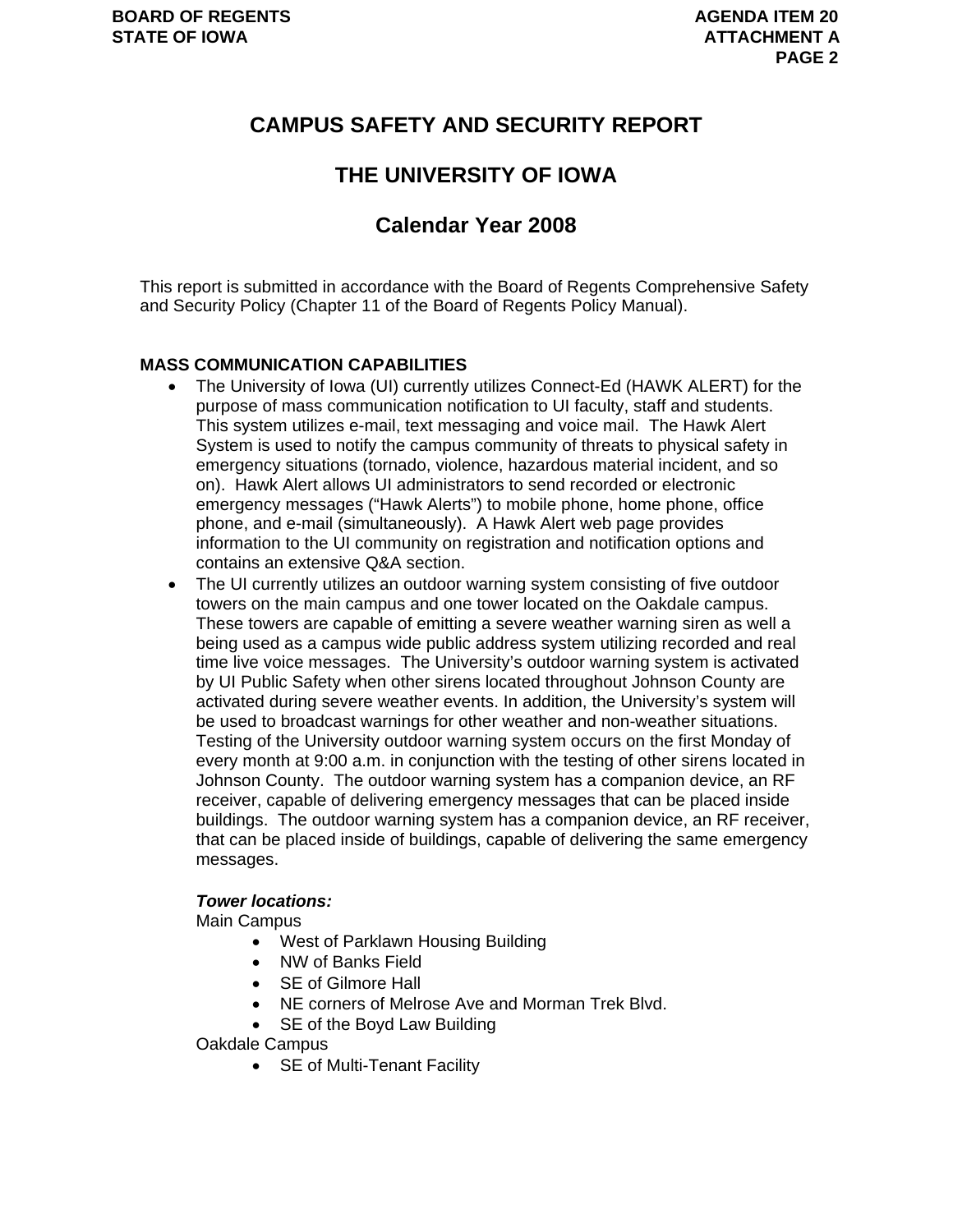#### *Three activation points:*

- Primary encoder is located in the UIPD Communications Center
- Mobile encoder is maintained in a "Pelican" case with AC & DC power sources
- Portable encoder (Kenwood TK-3180 handheld radio)
- The UI can also use the Mass E-Mail System, which will transmit information using the University e-mail system to all faculty, staff, and student e-mail accounts.
- The UI Home Page Web Site, will connect site users to the most current information, with links to the UI's Critical Incident Management Site. The site will connect students, faculty, staff, patients, parents of students, and the general public to specific, pertinent information about continuity of operations, advisories and notifications, health and safety information, and additional information as it becomes available. Both the UI Homepage site and the Critical Incident site will be maintained by University Relations staff, in cooperation with Information Technology Services, and other agencies as appropriate.
- The UI will also utilize news releases and direct media contact, providing the most current information for students, parents, staff, faculty, and the general public.
- In the event that Internet communications are deemed ineffective, University Relations will use its radio stations (KRUI, KSUI, and WSUI) and the use of faxed releases sent telephonically to news media to disseminate information.
- UI DPS and UI Facilities Management are progressively moving toward using advanced fire alarm panels for interior building emergency communications that will be capable of being activated from a single point which will be located in the DPS dispatch/emergency communications center.

With any delivery system used for mass or emergency communications, there will be challenges. Some of those challenges are as follows:

- **Content of the messages** the goal is to inform without alarming, to be as brief as possible but still provide enough relevant information that allows the audience to make good decisions.
- **When to deliver the messages** deciding if a "community" emergency is truly an emergency that will affect the campus and what types of emergency messages should be broadcast; is the campus better served delivering this message or, by not delivering the message,
- **Complying with Clery** Timely Warning Notifications
- **Timeliness and speed of delivery** Hawk Alert, UI Website
- **Continuous training** (daily for dispatchers)

### **THREAT ASSESSMENT AND MANAGEMENT**

• Prior to the Virginia Tech shootings, the UI had already established the Behavior Risk Management (BRM) Protocol. The BRM is an attempt to respond with a planned comprehensive approach to the continuum of behaviors that could lead to hostility and violence in the workplace. Although it is difficult to "predict" violent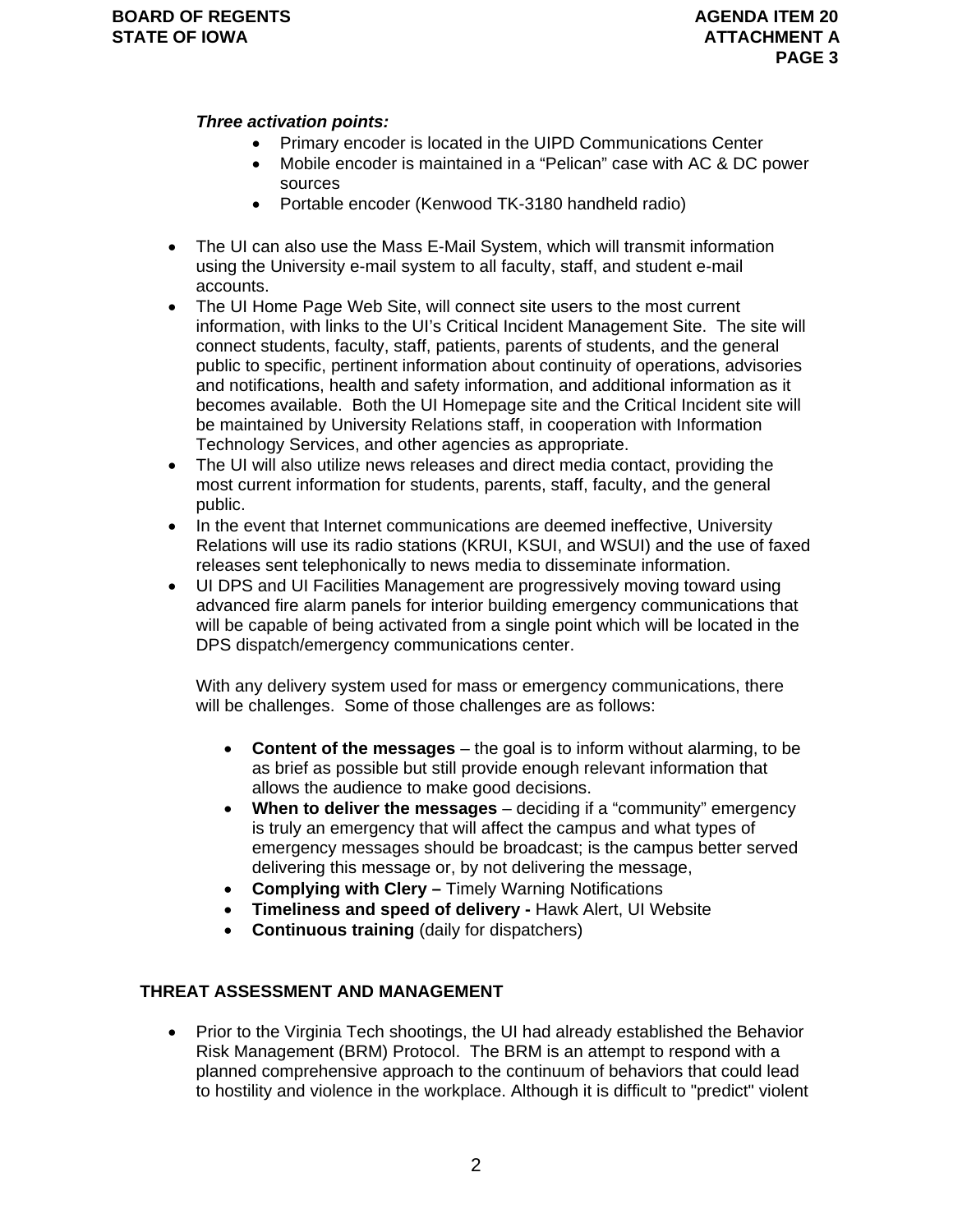or hostile behavior, there are methods to determine the risk components of a situation. BRM takes a clinical as well as consultative approach. The Behavior Risk Management Protocol is a planned, comprehensive, multidisciplinary response to workplace hostility and violence. The purpose is to ensure a safe and civil workplace for all UI employees by addressing any related individual or environmental issues that may contribute to hostility, violence or physical danger on the job.

- While the BRM protocol addresses faculty and staff, the new threat assessment protocol will create an integrated and coordinated process for identifying and responding to students, faculty, staff, or other University affiliates who may be at risk of harming themselves or others, and then to respond effectively with all parties who may be involved with the concerning situation. This process will coordinate the efforts of existing offices and services. The goal of these efforts is to coordinate activities from multiple stakeholders, but not to centralize all response activities.
- The UI has established a Threat Assessment Team (TAT) in response to the recent violent incidents on college campuses across the nation. This team includes representatives from Human Resources, Student Services, and University of Iowa Police. The Threat Assessment Team will be working in conjunction with the Faculty and Staff Services/Employee Assistance Program, Student Counseling, Resident Services, and many other resources within the University of Iowa community.
- Two Threat Assessment Specialists (TAS) have been hired to coordinate efforts and provide new needed services: Lieutenant Peter Berkson, of the University of Iowa Police; and Jane Caton, Licensed Independent Social Worker and Certified Addictions Counselor from Organizational Effectiveness. Their responsibilities include responding to reported concerns, monitoring, interviewing and developing assessment and prevention programming.
- Lieutenant Peter Berkson began the role of Threat Assessment Specialist on October 20, 2008. He attended the Advanced Threat Assessment and Management Academy training presented by Gavin de Becker and Associates in October of 2008. He also attended The Association of Threat Assessment Professionals Conference and is networking with various university threat assessment specialists throughout the Midwest. He has also attended an Interview and Interrogation class taught by Wicklander-Zulawski & Associates.
- He has created several Threat Assessment intake forms and assisted in developing the Recommended Protocol for Addressing Potentially Violent Situations. Lt. Berkson spent several days with The University of Nebraska-Lincoln Threat Assessment Team; the University of Nebraska has a well developed threat assessment program. Lt. Berkson spent the time networking, reading and acquiring their established protocols and policies. He has also communicated and sought the counsel of Dr. Gene Deisinger with Iowa State DPS. Dr. Deisinger is a well known expert in the field of threat assessment. Since October 1 Lt. Berkson has been working on approximately16 cases.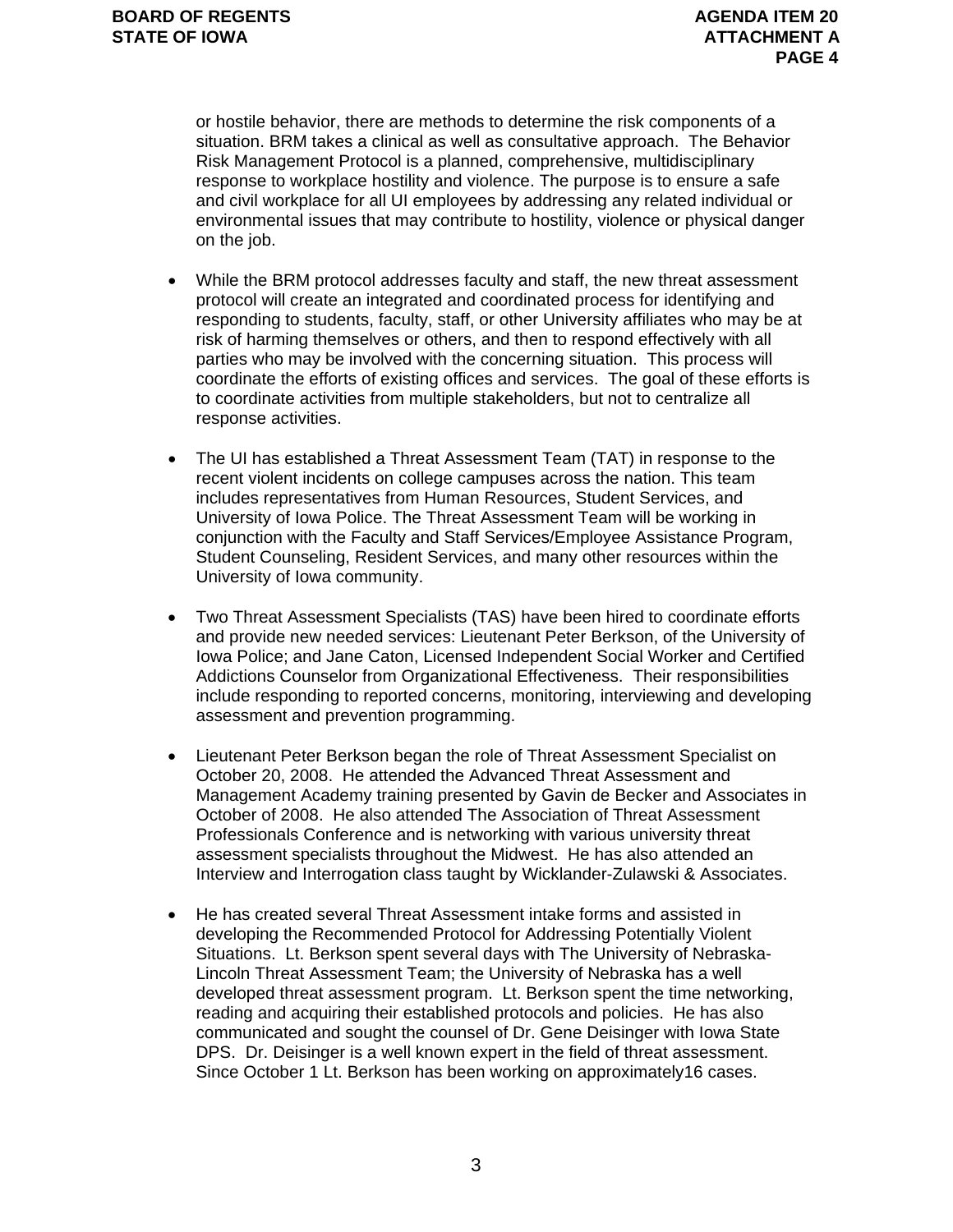• The University of Iowa Human Resources Office filled its Threat Assessment position on December 1, 2008. Lt. Berkson will now work closely with this individual to assist with training and further developing the University of Iowa program. Lt. Berkson and Ms. Caton have already begun speaking to individuals, addressing the basics of threat assessment, and will begin comprehensive, formal training for selected groups in the UI community in the first quarter of 2009.

### *The formal introduction of both Threat Assessment Specialists, their role and instructions on when and how to contact them, was recently released to the entire campus. The mass email is as follows:*

From: Charles D. Green [mailto:charles‐green@uiowa.edu] Sent: Monday, December 08, 2008 5:24 PM To: "Faculty, Staff and Students" Subject: [UnivAdm] Threat Assessment Team

The University of Iowa has established a Threat Assessment Team (TAT) in response to the recent violent incidents on college campuses across the nation. This team includes people from Human Resources, Student Services, and University of Iowa Police. The Threat Assessment Team will be working in conjunction with the Faculty and Staff Services/Employee Assistance Program, Student Counseling, Resident Services, and many other resources within the University of Iowa community.

As a result of the Board of Regent's initiative establishing Chapter 11 of its policy, two Threat Assessment Specialists have been appointed at the University of Iowa; Lieutenant Peter Berkson, of the University of Iowa Police, and Jane Caton, Licensed Independent Social Worker and Certified Addictions Counselor from Organizational Effectiveness. Their responsibilities include responding to reported concerns and developing assessment and prevention programming.

The TAT serves as a point of contact for faculty, staff, students and other members of the university community who are aware of, or are experiencing threatening or potentially threatening behavior. The team will gather factual information, review, and investigate individual concerns brought to the attention of the team; and will facilitate a timely and reasonable response. The following are some "red ‐‐flag" indicators one may notice:

\* Harassing, following, or stalking behavior

Contact (letter, e-mail, phone call, voicemail, face-to-face visit) that makes hostile reference to a faculty, staff, student and other University community members

Open displays of agitation and disruptive behavior toward faculty, staff, student or within facilities, regardless of whether threat is made

- Preoccupation/fascination with violence or previous incidents of violence
- Unsolicited comments about firearms and dangerous weapons
- Makes statements of intent to harm self or others
- Makes reference to committing a violent act

If you experience troubling and threatening behavior/inappropriate communications or if you become aware of the same, call the University of Iowa Police 24/7 at 319-335-5022 or email mailto: police@uiowa.edu. During normal business hours, you can contact Peter Berkson at 384‐2787, mailto: peter‐berkson@uiowa.edu or Jane Caton at 384‐2955, mailto: jane‐caton@uiowa.edu.

Our goal is to continue to provide the University of Iowa Community with a safe environment in which to visit, live, work and learn.

#### **RELATIONSHIPS WITH OTHER LAW ENFORCEMENT ENTITIES**

• U of I DPS has a long standing mutual aid agreement with the Iowa City PD, Coralville PD and the Johnson County Sheriff's Office which allows for the exchange of law enforcement resources (personnel and equipment) as needed. The UI Police division is a member of the Johnson County Drug Task Force, Sexual Assault Investigators Team, Sexual Assault Response Team and the Johnson County Metro Bomb Squad. We also work closely with all divisions of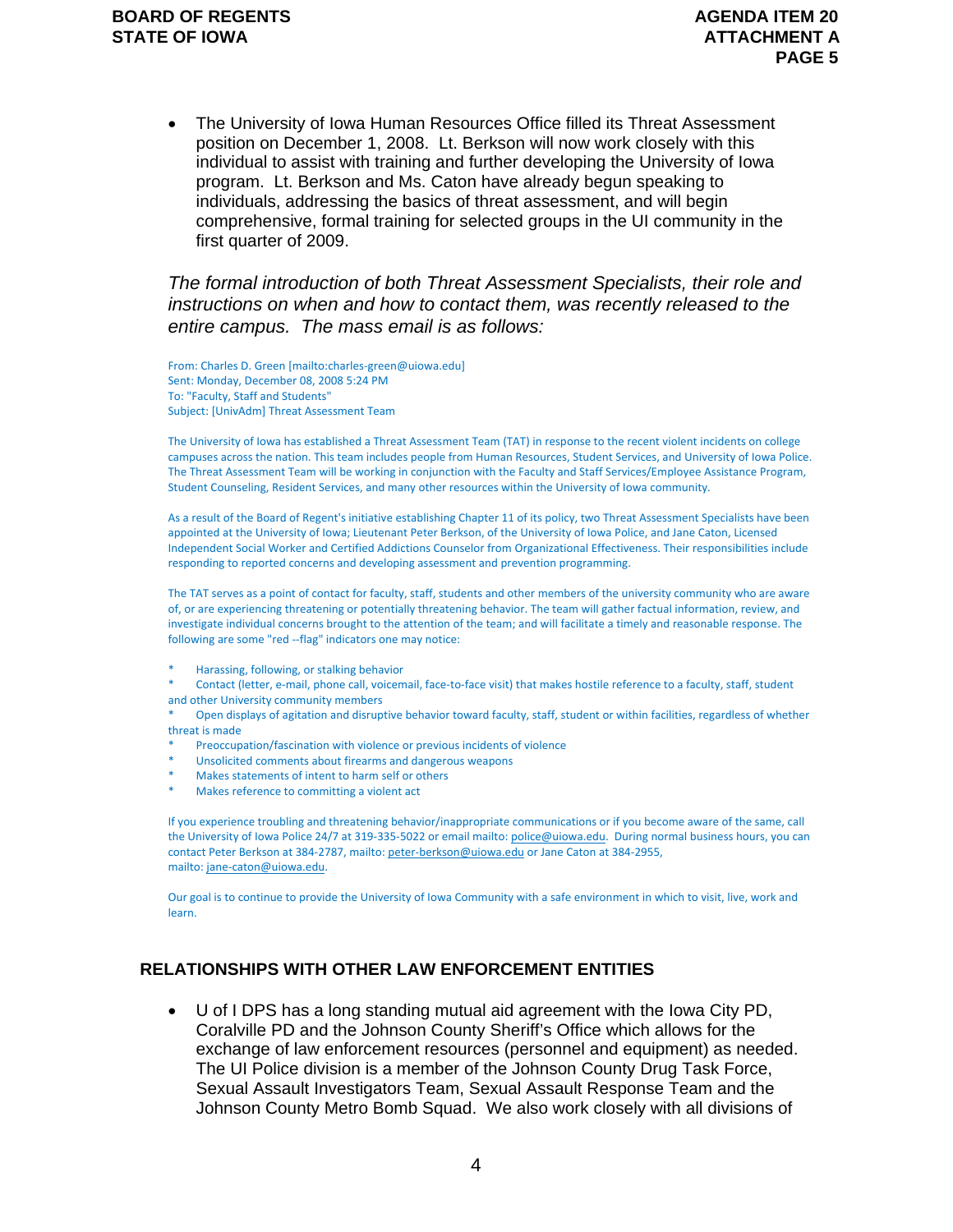the State of Iowa Department of Public Safety as well as federal law enforcement agencies.

- The Iowa City PD, the UI Police division and the Iowa City Fire Department share the same radio system. Radio interoperability for every law enforcement agency in the entire county will become a reality in approximately one year with the creation of the Johnson County Joint Communications Center (JCJCC). This will allow other law enforcement agencies to connect including the Johnson County Sheriff's Office, Coralville PD, North Liberty PD and the University Heights PD. At the time the entire county adopts the same radio system, the University of Iowa Police dispatch/ emergency communications center will become a back up Public Safety Answering Point (PSAP) for the JCJCC.
- Agency heads from UIPD, ICPD, CORAVILLE PD, the Johnson County Sheriff's Office and the Johnson County Attorney meet monthly to discuss shared interests and concerns.

### **PHYSICIAL SECURITY CAPABILITIES**

- Currently the UI Department of Public Safety (DPS) has 126 cameras feeding into the dispatch and emergency communications center. This includes 52 cameras covering specialized labs, 70 covering the University Capitol Centre and 4 connected to 22 campus Code Blue emergency phones. Due to the generosity of the Parents Association, the University will be increasing the number of cameras on Code Blue phones at an estimated rate of 4 a year. Digital video recorders are used to record information for post event investigations if necessary. Additionally, some areas have local motion and intrusion alarms which will alert our dispatchers.
- Four residence halls, Parklawn, Mayflower, Rienow and Quadrangle, are currently using cameras in conjunction with "Prox Card" access at entrances. These halls have cameras at all exterior doors and all first floor access points to student living spaces (elevators, stairwells, hallway doors). In addition these halls may have cameras at the 24 hour desks, some lounge spaces and Information Technology Centers. Cameras are monitored at the 24 hour residence hall desks; alarms informing staff that doors are propped open will alert staff to watch camera monitors to respond appropriately to those doors. Monitors scan each camera and record activity which is stored for a limited amount of time. All residence halls will be added to this system in the next few years. Hillcrest and Slater are scheduled to be added in the summer of 2009.
- UI Facilities Management houses master keys; issues keys and proximity cards; grants access rights based on departmental requirements; maintains a university-wide key inventory database of key information and services lock systems. The majority of both exterior and interior doors that have a locking function are keyed. Electronic access, Millenium Enterprise (aka Marlok), is installed in 60 buildings and connected to approximately 1500 doors, both interior and exterior. Approximately two-thirds of these locations utilize the UI Identification card and magnetic swipe readers; the other one-third of access-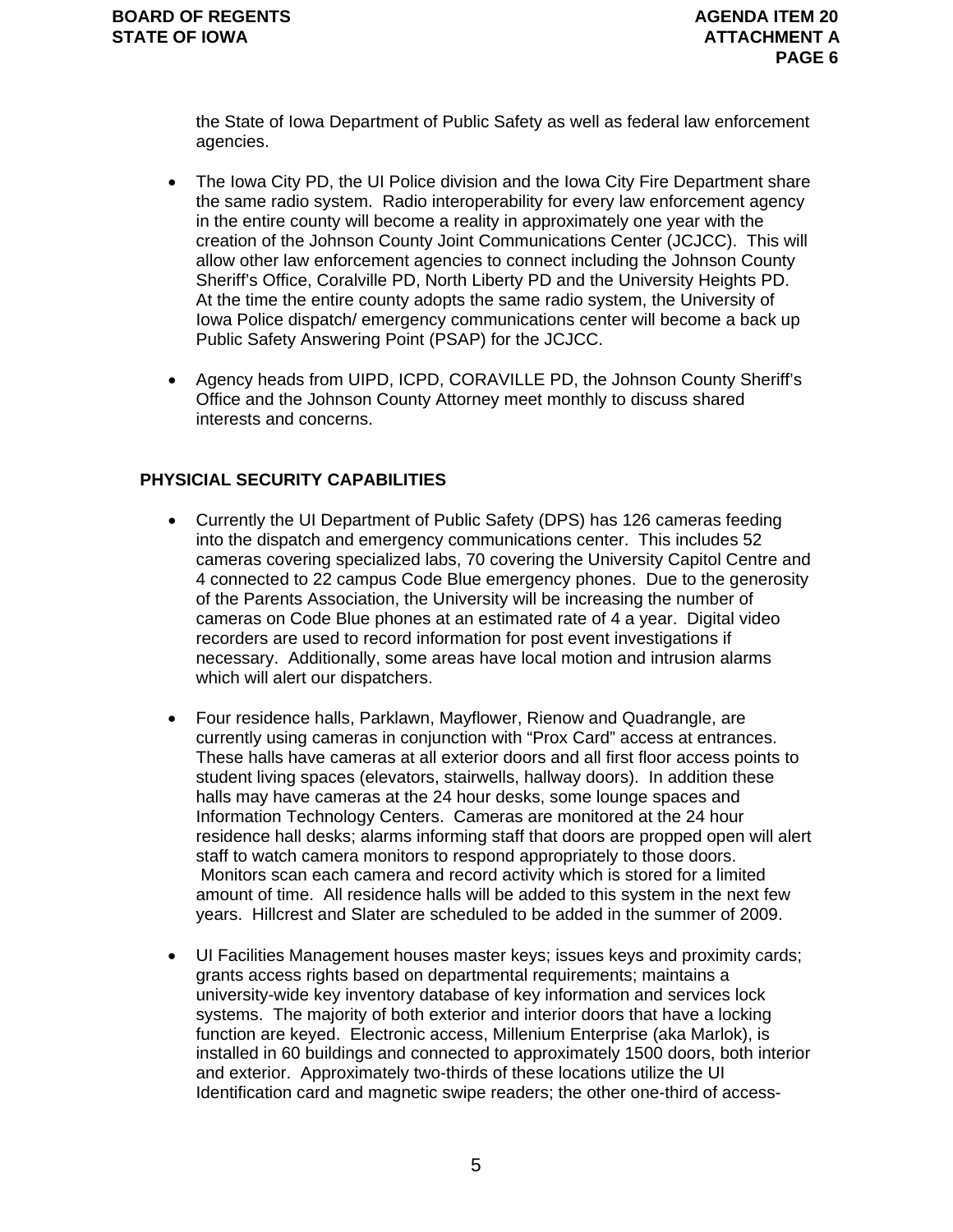controlled locations utilizes Facilities Management-issued proximity cards and proximity readers. Some administrative units have taken on responsibilities for programming user access, while others continue to place a high reliance on Facilities Management for access control services.

- Led by Facilities Management, the University of Iowa finalized a multidiscipline, year-long assessment of control technology to replace the current Marlock standard with a control system capable of meeting current and future institutional needs for card access, security, distributed control, and integration with building systems controls and institutional information technology databases. The University has selected AMAG software/firmware and Security Equipment Inc. as the AMAG integrator/reseller for the programs and components. We hope to sunset the Marlock system in approximately 10 years.
- Concerns about safeguarding university assets have highlighted the need to integrate "building access" and "building security." The challenge is to provide appropriate control and security for all major buildings without unduly compromising convenience and the campus culture of openness. To help guide the process, the University has convened an Access and Security Steering Committee who has developed a University of Iowa Access and Security Strategic Plan to address security and access control for new and existing buildings. The committee includes members from Facilities Management, Office of the Provost, Information Technology Services, Public Safety, Student Services and Research Administration. The areas of concern that are being reviewed by the committee and various sub-committees are as follows:
	- Central Control Technology (AMAG)
	- Security Assessment, Process & Priority
	- Design and Installation Standards
	- Key and Card Issuance
	- Access Cards
	- Integrated Databases
	- Security Monitoring, Analytics
	- Service and Support Model
	- Financial Support Model
	- Administration Policy on Card Access and Security

### **STAFFING**

- The UI Police Division currently employs 30 sworn, state certified officers, 14 security guards, 7 state certified dispatchers, 1 fire safety coordinator and 3 support staff. Part time student employees (14) assist with guard duties, fingerprinting, lost and found, assistance with NITE RIDE, records management and dispatching; a DPS organizational chart is attached.
- UIPD has one explosives detection canine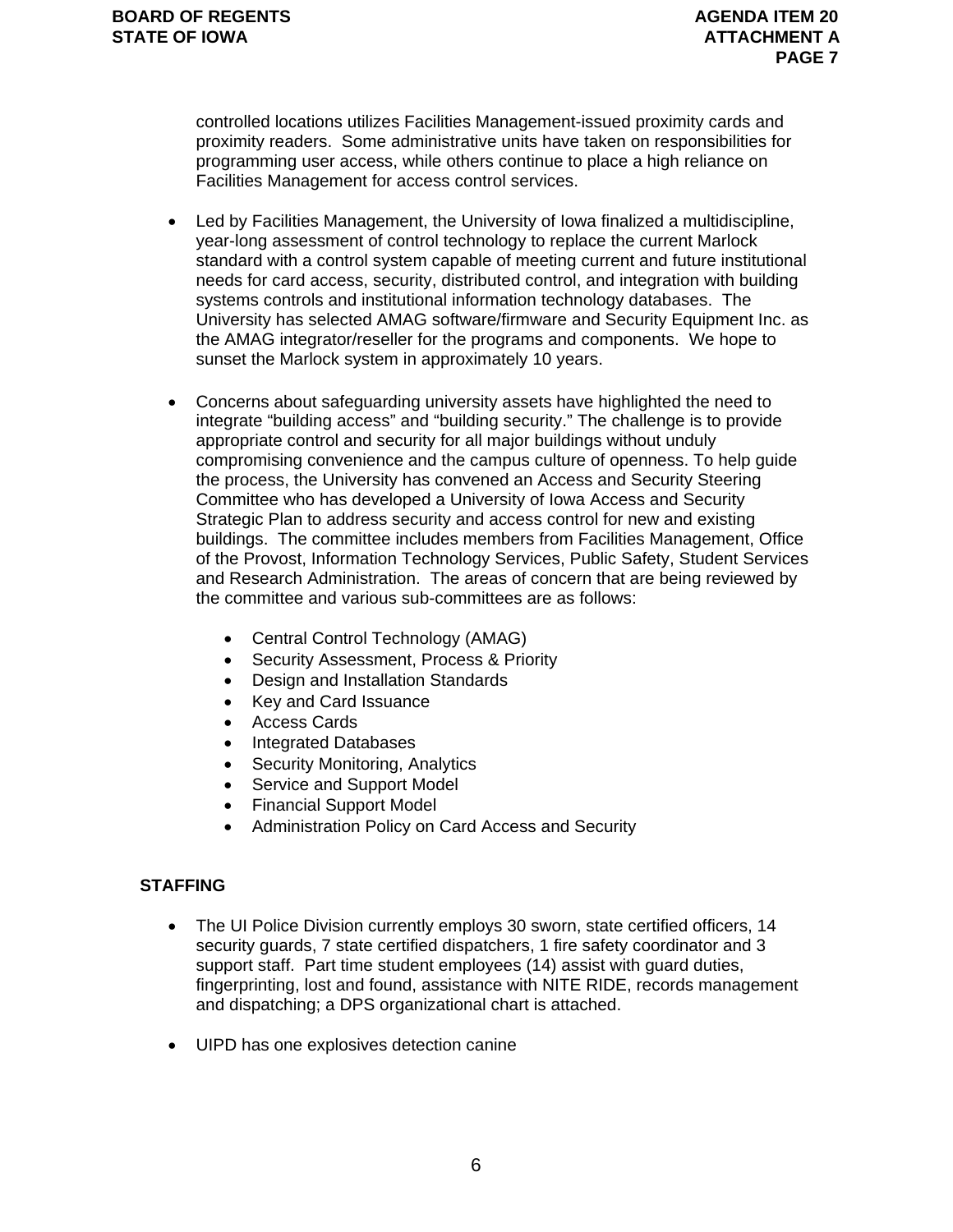### **TRAINING OF INSTITUTIONAL PERSONNEL**

- For several years the University of Iowa Police Crime Prevention Specialist has presented safety related educational offerings as follows:
	- o **Rape Aggression Defense program** R.A.D.
	- o **Personal Safety and Self-Protection**
	- o **Panic Alarms and Disruptive Persons**
	- o **Counterfeit Currency Detection**
	- o **Alcohol Awareness**
	- o **Club Drugs: "From the Rave to the Grave**
- UIPD has utilized mass email as well as the website to provide newly created information on the following topics:
	- o Active Shooter Guidelines
	- o Threat Assessment (for further see page 2 under: **Threat Assessment and Management** )
- The Threat Assessment Specialist and Crime Prevention Specialist have drafted a new protocol titled: **Recommended Protocol for Addressing Potentially Violent Situations.** The document addresses what to do when dealing with potentially violent people and situations. It was created, primarily, for frontline persons, i.e. clerical staff, office assistants, and others who deal directly with the public. The two TAS and UIPD crime prevention specialist have already met with several individuals presenting the related materials. They will continue scheduling meetings to present the protocols and facilitate discussions with various groups. Meetings will be arranged in one half hour to one hour blocks of time.
- A.L.I.C.E. stands for **A**lert, **L**ockdown, **I**nform, **C**ounter, and **E**vacuate. The program is a comprehensive approach, advocating integrated strategies incorporating Environmental Design, Technology & Communication, Law Enforcement Response, and ACTION by those in immediate danger. The response options that are taught specialize in preparing schools, universities, churches, hospitals, and workplaces in how to respond to a violent attack on large numbers of people and increase the odds of survival. A.L.I.C.E. teaches individuals proven techniques and provides them with several options that are effective in avoiding, escaping and, if necessary, protecting intended victims from active shooters.

UIPD has three officers trained as instructors in the A.L.I.C.E. system who have created a two hour training component to begin training for faculty, staff and students. A.L.I.C.E. was presented to the leadership of UIPD/DPS and then to the leadership at the 2008 Big 10 Law Enforcement Director's Annual Conference. We will begin presenting the program to UI leadership in the first quarter of 2009.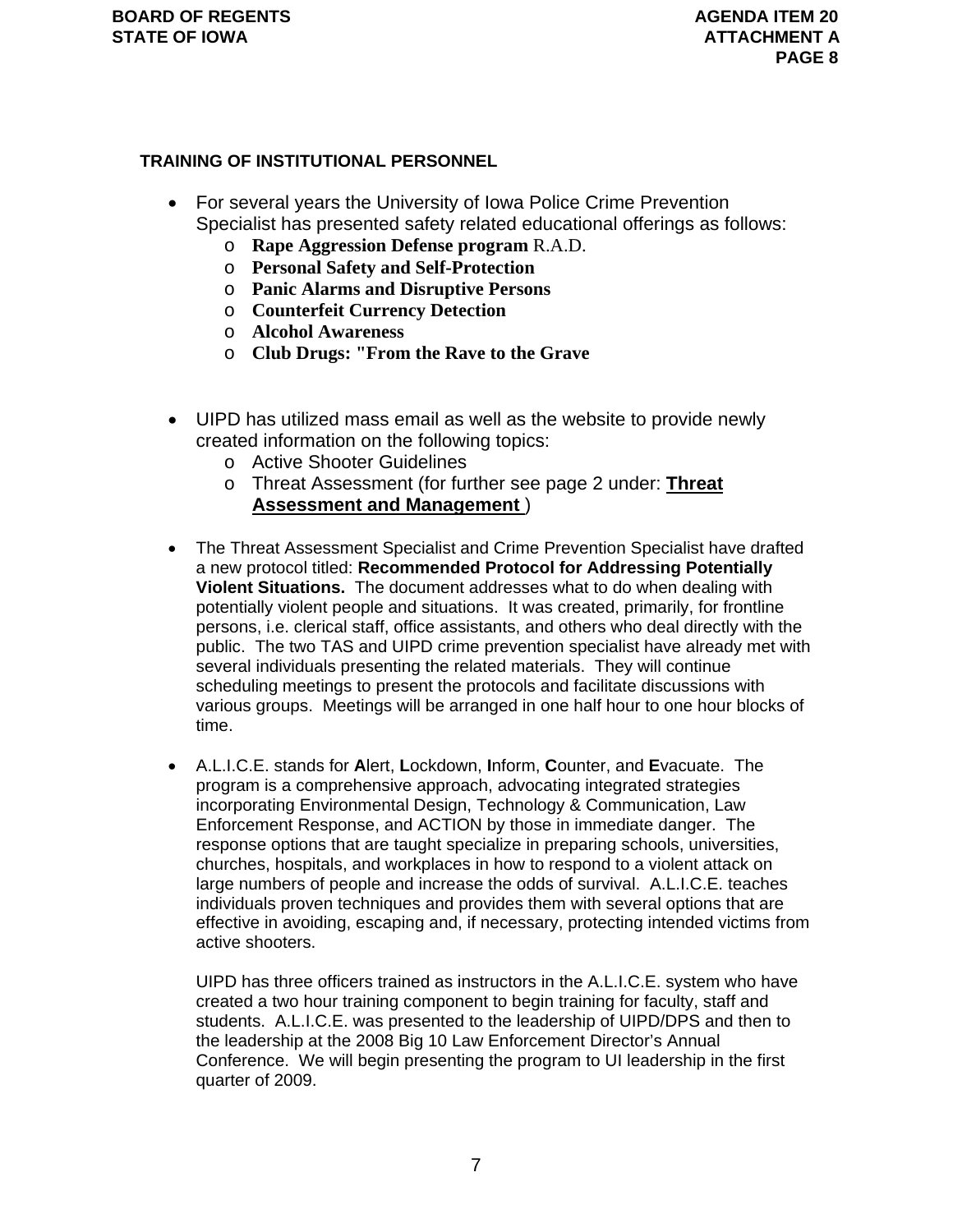#### **USE OF FORCE/FIREARMS**

- UIPD officers carry the M&P 40 caliber Smith and Wesson. Other than training, we have discharged the weapon to euthanize 2 injured deer. UIPD officers drew and pointed their weapons six times; these events are reported to the Regents, by phone, shortly after the time of occurrence. These incidents are as follows:
	- o On 06/12/08, a UIPD Officer while assisting the Johnson County Drug Task Force (JCDTF) in the arrest of a suspected narcotics dealer at Casey's in North Liberty, drew his duty weapon and pointed it at the suspect while a North Liberty PD Officer removed the suspect from his vehicle, directed the suspect to the ground and handcuffed him. The suspected narcotics dealer was taken into custody without further incident.
	- o On 8/9/08, a UIPD officer ,while assisting the JCDTF and the Iowa Department of Public Safety's Division of Narcotics Enforcement (DNE), drew his weapon during the arrest of a known narcotics trafficker after a "sting" operation off campus in eastern Iowa City. The suspect was taken into custody without incident.
	- o On 10/21/08, a UIPD Officer assisted ICPD with a traffic stop involving a stolen 2006 White Dodge Caravan. The driver and passenger were removed from the van at gun point; the officers followed felony car stop protocol. In addition to assisting with the initial stop (providing cover), the UIPD Officer assisted with the removal of the passenger from the car.
	- o On 10/31/08, a UIPD Officer stopped a vehicle on Burlington St., near the intersection of Burlington St. and Linn St. for running a red light. A records check revealed the driver had an outstanding felony warrant on file and the passenger had a failure to appear bench warrant. Our officers removed the driver and passengers from the vehicle at gunpoint. Additionally, officers found a large amount of cash (\$2,606.00) on the driver, and illegal substances in the vehicle (i.e. crack and powered cocaine in measurable amounts). According to JCDTF members, both the driver and the rear seat passenger are suspects in active drug cases.
	- o On 12/17/08, a UIPD officer saw a confirmed stolen vehicle out of Des Moines on campus occupied by 3 people. He pulled the vehicle over in the 600 block of Newton Road and conducted a "felony" traffic stop. The occupants were ordered out of the car at gunpoint following ILEA trained protocol. Computerized records check revealed occupants of the vehicle had criminal histories. The driver was arrested for felony "Theft of a Motor Vehicle" -  $2<sup>nd</sup>$  degree.
	- $\circ$  On 12/29/08 during the downtown lowa City morning rush hour a UIPD officer in plain clothes while on his way to work was approached by an individual who was armed with a 8" long knife in one hand and a stick in the other. He went towards the officer, threatening him and assaulted him causing injury. The officer first retreated a couple of steps, then drew his weapon and pointed it at the subject while waiting for other officers to arrive on the scene. Seven squad cars and ten officers were on the scene. The suspect was immediately arrested and charged with "Going Armed with Intent;" several knives were found in his vehicle. He also had a history of violence and mental problems.
- Commission on Accreditation for Law Enforcement Agencies Standards (CALEA) standards dictate that we must have a use of force policy; officers have to receive training annually on these standards, must be trained with their authorized weapons, require reports when weapons are used, and cannot carry weapons until they have been trained. New officers must review all related policies prior to being issued weapons.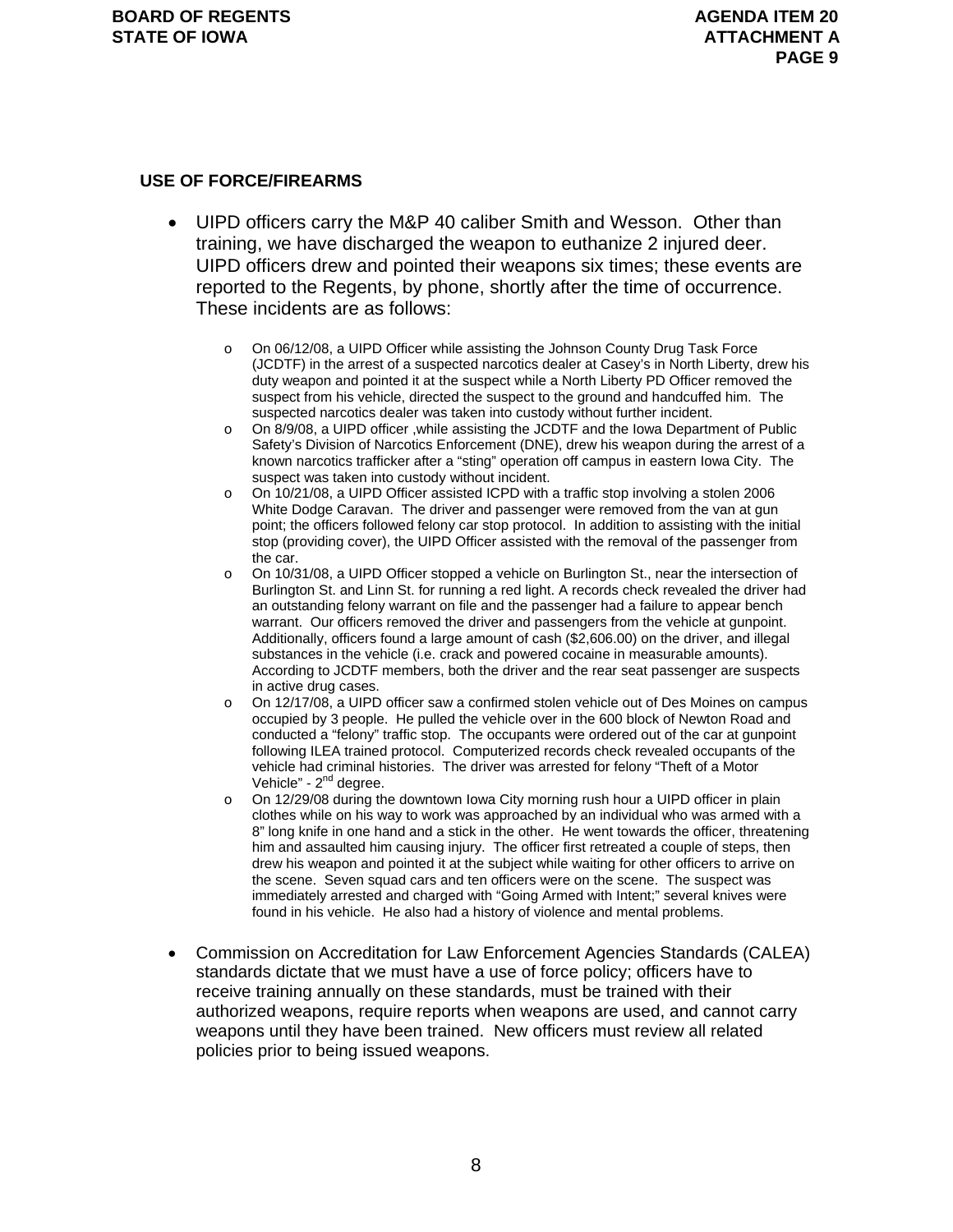- The University of Iowa Police Department meets all CALEA standards and exceeds Iowa Law Enforcement Academy (ILEA) standards in regards to weapons qualification; CALEA dictates that we must have a policy that requires qualification.
- UIPD officers qualify twice a year with two qualification runs at each session, for a total of four; successful qualification runs are required; this exceeds state and national standards. Officers qualify on the low light course once a year, and shotgun once a year, meeting ILEA standards. For rifle qualification, UIPD requires 3 different courses of fire; standard FBI 100 yard course, the Close Quarters Combat Course, and the Close Quarters Combat Course in low light. This exceeds the standard FBI 100 yard course. UIPD currently has 6 ILEA certified firearms instructors on staff conducting all firearms training.
- UIPD also conducts *Simunitions* training once a year. This involves interactive training using devices that fire simulated rounds and a process that records officer actions with the simulated weapon. UIPD officers also train using the Multiple Interactive Learning and training Objectives system (MILO). Officers are required to train with MILO at least once a year; however, most officers will use the system several times a year. The MILO system instructs officers on the appropriate use of force, i.e., when to fire and when not to fire a weapon; new officers must receive this training before they are allowed to perform their duties. Both of these training opportunities exceed ILEA requirements.
- 10 of the department's officers received 40 hours of training with Tactical Missions Consulting, operated by a 23 year veteran/supervisor (sergeant) with LAPD SWAT, the premiere tactical unit in the United States (August 2008). UIPD Emergency Response Team (ERT) assisted in a two day joint operation with ICPD and the Johnson County Sheriff's Office in a search/rescue operation for a suicidal subject. UIPD-ERT has been training since August of 2008 logging 4 – 8 hours of training a month.
- UIPD was involved in joint training in March of 2007 with Iowa City PD, Johnson County Sherriff's Office, Coralville PD and ISP tactical units conducted at Hancher auditorium on the UI campus. This involved a day long tactical exercise in response to a violent incident/active shooter on campus. This involved professional role players (acting group), UIPD response and response to the initial incident by the above 4 tactical units.
- UIPD has facilitated access to training sites for local law enforcement agencies on campus. This creates a close partnership and provides the area agencies with knowledge of campus facilities, community and practices. This partnership creates a close working relationship and helps facilitate future assistance in the event of an incident on campus requiring mutual aid.
- Three of the department's firearms instructors received Active Shooter (AS) training at ILEA; they are responsible for training all UIPD officers during annual firearms qualification. This training includes instruction on how to enter an active shooter situation and covers building entry, room entry and clearing and securing corridors. During the last year, the department conducted joint AS training with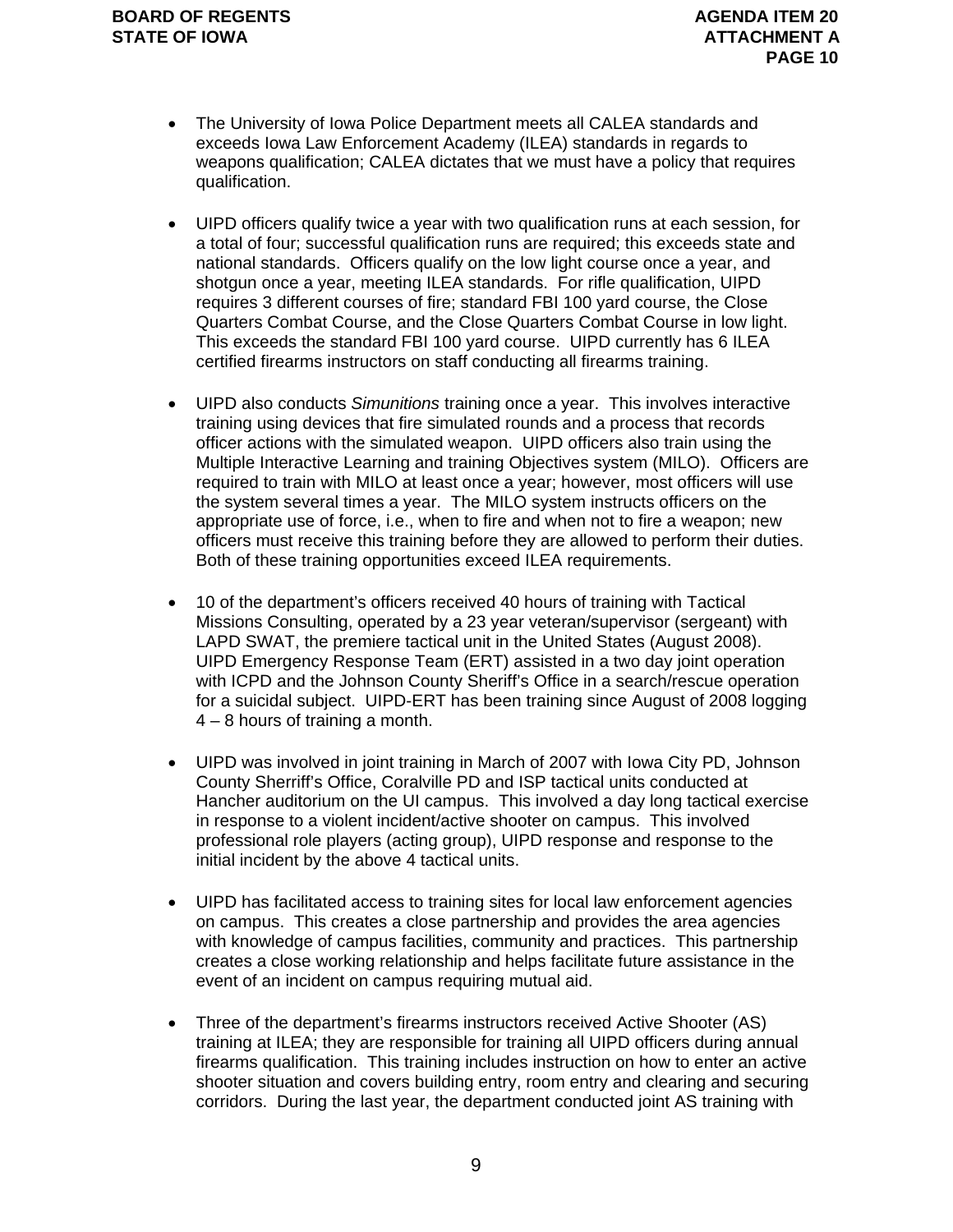Iowa City PD, Coralville PD, Johnson County SO, North Liberty PD, and University Heights PD during the annual Multi Agency Training Seminar (M.A.T.S.). Officers trained in this discipline will use this training and knowledge not only to respond to an active shooter, but to instruct students, staff, faculty and visitors in the appropriate response if an active shooter incident were to occur.

- ALERRT, Advanced Law Enforcement Rapid Response Training ALERRT is a 2 day operator course that is similar to Active Shooter Training (AS) but is far more detailed and involves choreographed situations with specific training points. It addresses all of the components in the ILEA-AS course and also provides instruction in moving and firing in teams of 2 to 5, room clearing, rescue, improvised explosive devices (IED) recognition and hostage situations. Instruction included dividing the class into groups with each team participating in exercises with simulated weapons and rounds to place participants in stressful situations. The department has four officers trained in ALERRT.
- UIPD will continue to work closely with local law enforcement agencies to implement training for all area agencies regarding the response to an active shooter. UIPD continues to train and work with local agencies in reference to weapons and tactical training so we are "on the same page" in the event of an emergency in which multiple agencies would be needed for an appropriate response to an incident of violence on or adjacent to campus.

### **STUDENT INVOLVEMENT**

- Students continue to be involved in the following:
	- o NITE RIDE (late night safe ride option for women)
	- o Citizens Police Academy; (i.e., a ten week academy for private citizens conducted by UIPD, Iowa City PD, Coralville PD and the Johnson County SO)
	- o Student employees (i.e., traffic control, lost and found, campus walking patrols, assist with VIP escort services, fingerprinting, dispatching)

### **SMOKING BAN**

- UIPD continues to respond, warn, and direct smokers to areas where smoking is allowed. UIPD officers have responded to 84 prohibited smoking calls.
	- o 57 contacts were initiated by UIPD officers
	- o 27 contacts were complaint driven
	- o No citations have been issued

### **SAFETY AND SECURITY GOALS**

- Complete Access and Security Strategic Plan including the systematic installation of the AMAG access control system; DPS sections
- Conduct table-top emergency exercise to test Incident Command Center protocol/procedure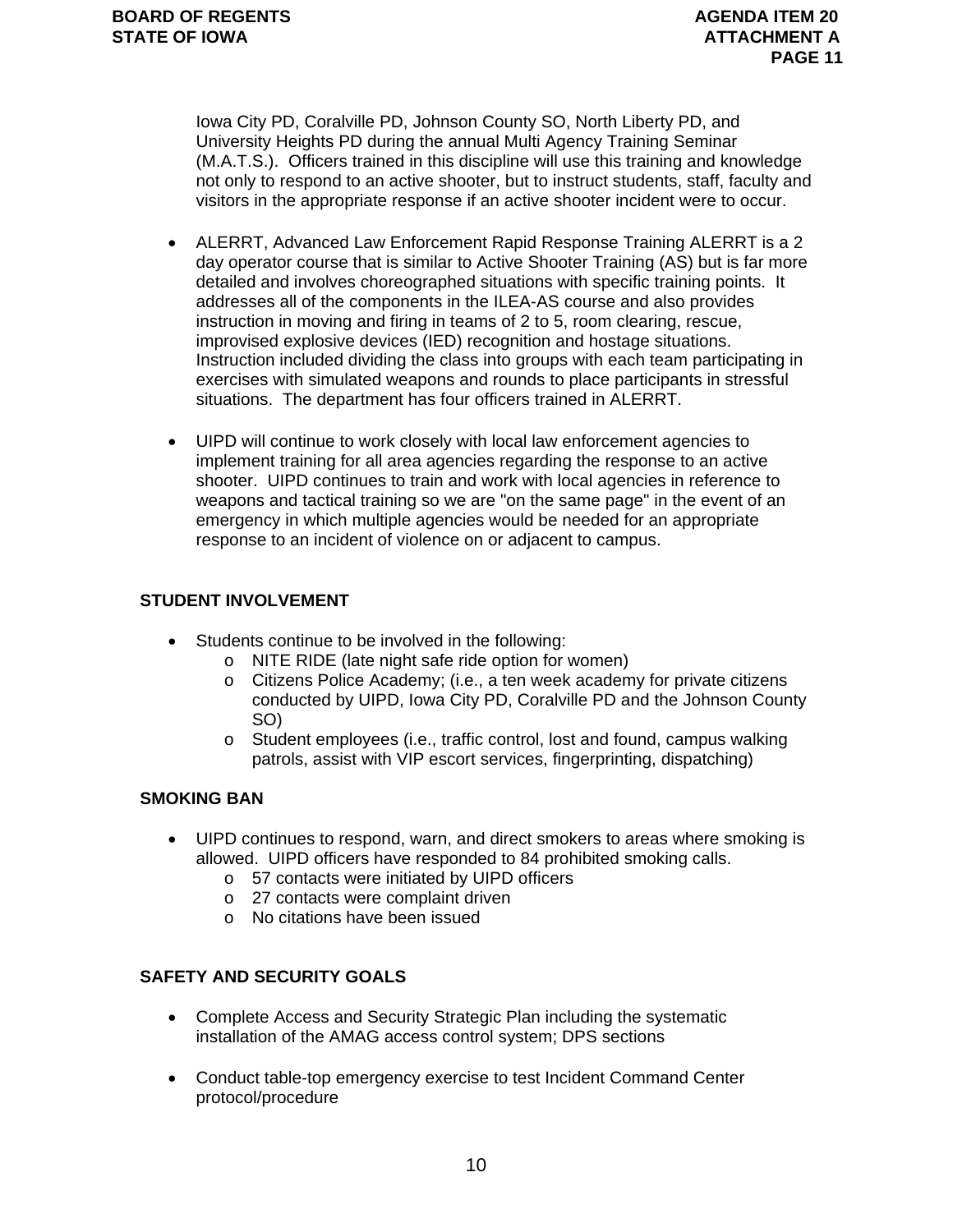- Complete process of transferring CLERY reporting responsibilities from Student Services to Public Safety
- Present **A**lert, **L**ockdown, **I**nform, **C**ounter, and **E**vacuate (A.L.I.C.E.) training to campus
- Complete necessary work to change over dispatch consoles, mobile and portable radios to comply with county radio interoperability requirements for PSAP backup status
- Install 4 additional cameras to the Blue Cap emergency phone system
- Complete the process of connecting advanced fire alarm panels to connect to DPS dispatch/emergency communications to facilitate a single point of emergency message transmission for internal building emergency communications
- Complete the review of the DPS departmental manual including the submission of selected policies to UI General Counsel for review
- Connect all residence hall fire alarm panels to DPS dispatch/emergency communications by-passing an off-site third party receiver

### **CRIME STATISTICS (2007 and 2008)**

• See the attached chart for a statistical summary of offenses/incidents processed, as well as arrests made and criminal charges filed.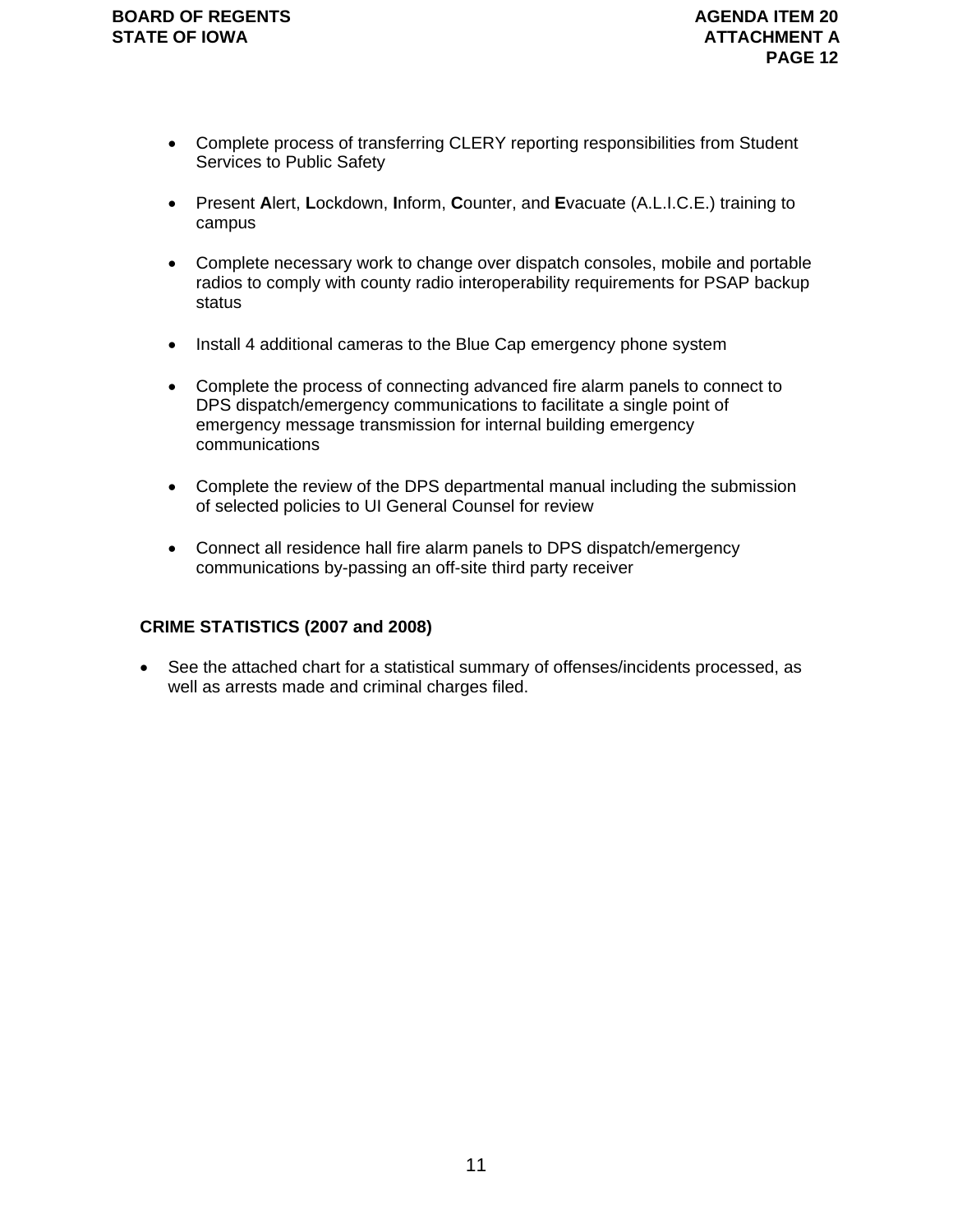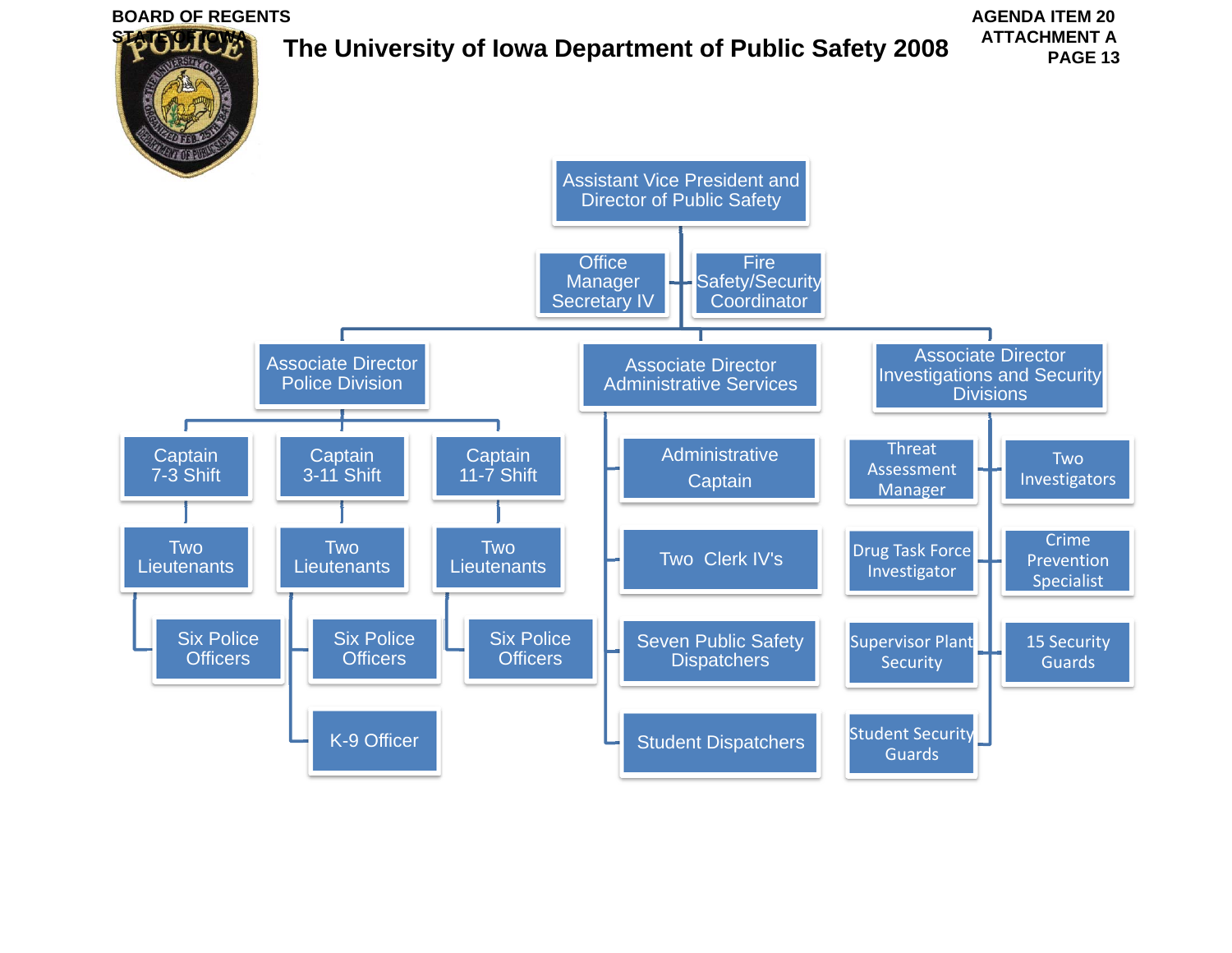### **CAMPUS SAFETY AND SECURITY REPORT**

### **IOWA STATE UNIVERSITY**

### **Calendar Year 2008**

This report is submitted in accordance with the Board of Regents Comprehensive Safety and Security Policy (Chapter 11 of the Board of Regents Policy Manual).

### **MASS COMMUNICATION CAPABILITIES**

- ISU Alert, the university's system for issuing emergency information via voice, text messages, and e-mail, was established during October 2007. ISU currently utilizes Connect-Ed as its selected vendor. Ten administrative officials throughout the university, representing key disciplines, have been authorized to activate this electronic mass notification system. The program has subsequently been tested twice and utilized on two occasions. Positive feedback regarding mass notification capability has been received from system subscribers, including faculty, staff, students, and parents. In addition, several municipal and county government organizations have made inquiries as to how such systems might be employed in their respective environments.
- The university utilizes an Emergency Message Recording System (EMRS) in conjunction with ISU Alert. A continuous loop recording can be played to an unlimited number of people calling the designated telephone number (4-5000); this is the same number displayed on cellular and landline telephones when the ISU Alert system is activated. The recorded messages can be updated instantaneously as conditions change.
- An Emergency Alert Homepage has been developed to enhance communication capabilities. The system is designed to overwrite the ISU homepage in a way that draws attention to the emergency—the elimination of graphics speeds access for those requiring immediate information. Ten administrative officials throughout the university, representing key disciplines, have been authorized to activate this system. However, it is recognized that dire circumstances would need to exist before the situation would be announced to the entire world. Plans to make archived messages available for viewing have been made to facilitate users being able to more easily track and understand incident progression.
- An outdoor warning system, consisting of five towers placed strategically throughout campus, was installed in June 2008; the equipment has siren and voice capability. Procedures for activation have been developed and dispatch personnel have been trained in unit operation. Testing of the outdoor warning system is conducted monthly, unless inclement weather is present or projected. Templated voice messages relating to a variety of emergency conditions have been developed to expedite message delivery.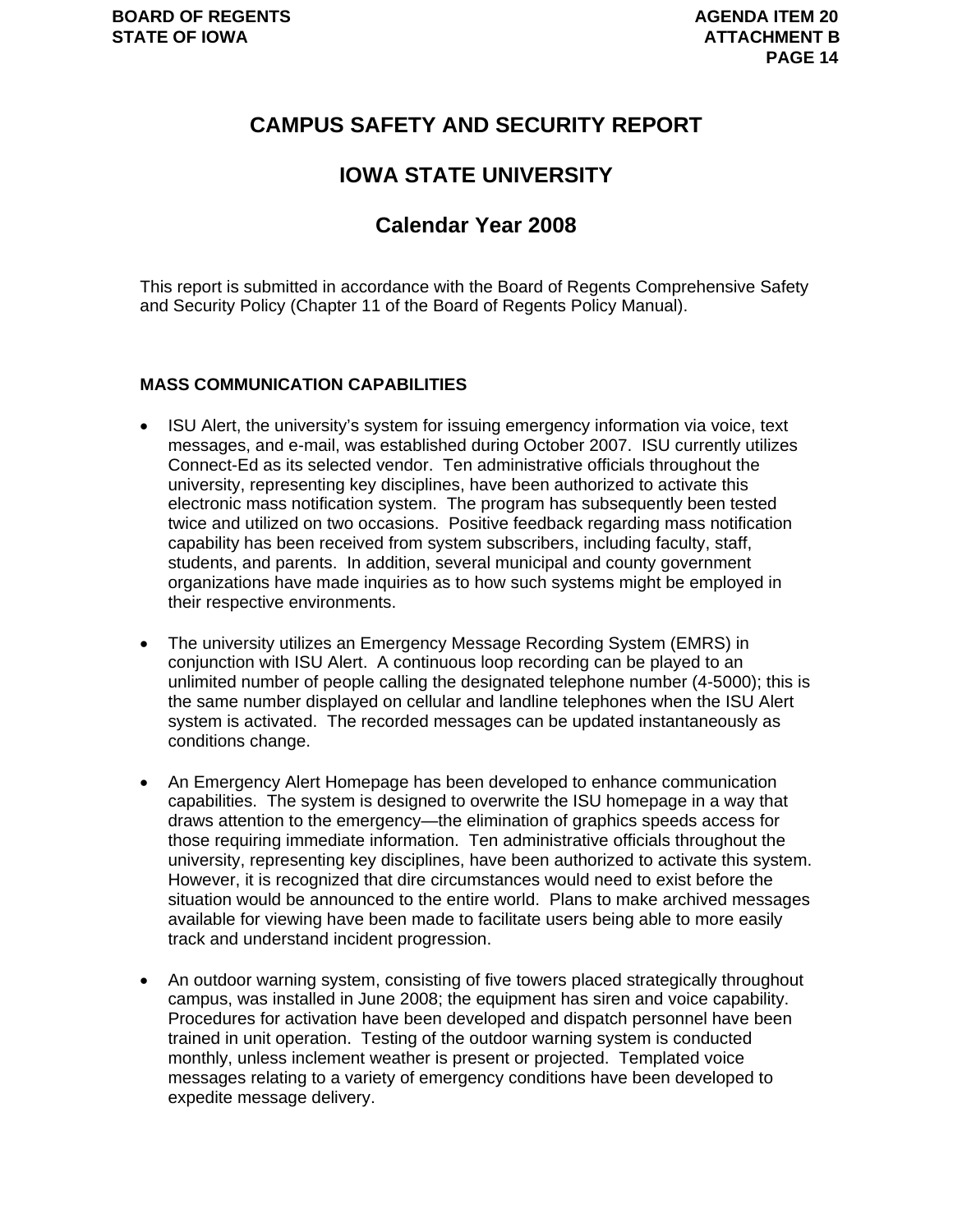### **THREAT ASSESSMENT AND MANAGEMENT**

- ISU DPS has utilized a Threat Assessment and Management System (TAMS) since 1994.
- The department continues to partner with other institutional entities, including: Dean of Students Office; Thielen Student Health Center; Human Resource Services; Department of Residence; and Student Counseling Services.
- Intermediate level training in threat assessment and management has been provided to all police investigative staff.
- The threat assessment and management process is coordinated by Associate Director Gene Deisinger, Ph.D. He possesses a wealth of experience in this area and has conducted training throughout the state and country with regard to identifying and dealing with people who threaten or exhibit violent or harassing behavior. An additional DPS employee was assigned to conduct threat assessment and management duties on a full-time basis during November 2008.
- The department continues to actively participate in the multi-disciplinary Student Assistance and Follow-Up Evaluation (SAFE) Team, as well as the Faculty and Staff Safety Team (FAST). These groups meet weekly, or more often as needed, to share information and develop strategies for assessing and responding to potentially dangerous situations.

### **RELATIONSHIPS WITH OTHER LAW ENFORCEMENT ENTITIES**

- ISU DPS entered into a mutual aid agreement with the Ames Police Department and the Story County Sheriff's Office in 1997. This intergovernmental agreement allows for the effective and immediate exchange of law enforcement resources during times of need. Officers continue to work collaboratively during major special events, including: home football games; major dignitary visits; VEISHEA; RAGBRAI; Special Olympics; and Iowa Games.
- All law enforcement agencies within Story County utilize an 800 MHz radio system that facilitates interoperability during emergencies and special events. The Ames Police Department, Story County Sheriff's Office, and ISU Police Division all share the same Computer-Aided Dispatch (CAD) and records management software; linking through fiber and T-1 lines ensures information availability and provides for system redundancy.
- The department continues to work with a variety of entities when staffing major special events, to include: Iowa State Patrol; Ames Police Department; Story County Sheriff's Office; United States Secret Service; Iowa Division of Criminal Investigation; Federal Bureau of Investigation; and Per-Mar Security.
- An Associate Director of DPS continues to serves as the departmental representative on the federal Joint Terrorism Task Force (JTTF). This group meets at least monthly in Des Moines and shares pertinent information as needed.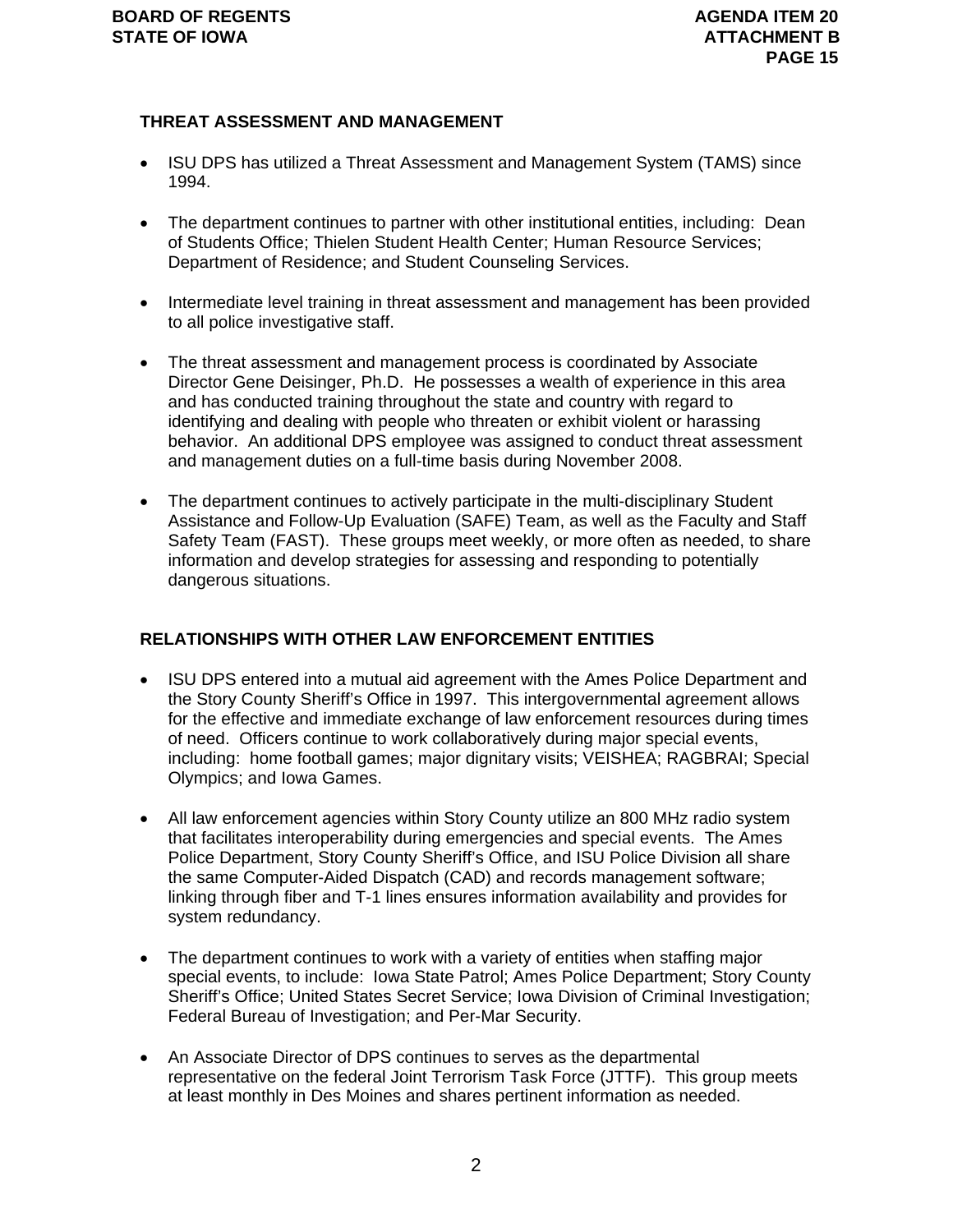### **PHYSICIAL SECURITY CAPABILITIES**

- The department has recently applied for a federal Buffer Zone grant. If approved, the approximately \$396,000 received would fund equipment to enhance safety and security near the College of Veterinary Medicine complex.
- Associate Director Rob Bowers, a designated and specially trained employee, continues to review blueprints and provide Crime Prevention Through Environmental Design (CPTED) advice to architects and project managers. This proactive approach helps identify any safety related concerns prior to construction.
- The university extensively utilizes electronic systems to enhance security. The following depicts current usage: exterior doors (332); interior doors (545); and monitor points (521). This equates to 1,398 electronic access control applications.
- The use of digital cameras is expanding. There are 64 cameras currently in use and future projects include plans for installing an additional 309 units.

### **STAFFING**

- The ISU Police Division employs 33 sworn, state-certified police officers and seven full-time civilian staff. Part-time student staff are utilized to provide support services related to building security, safety escorts, dispatch, and records management.
- See the attached organizational charts for a graphic depiction of departmental structure and personnel placement.

### **TRAINING OF INSTITUTIONAL PERSONNEL**

- An overview of safety-related issues and services is provided to all incoming students and their parents during orientation sessions held throughout the month of June, as well as at Destination Iowa State.
- An Associate Director and other staff have provided 36 prevention and outreach programs during the past year to faculty and staff; 65 hours of instruction have been provided to 712 people. Topics have included: workplace violence; campus safety; dealing with difficult people; and threat assessment/management processes.
- The annual ISU DPS publication, "*Safety & You*" is electronically mailed to all faculty, staff, students, and prospective employees. This document is printed in hard copy form and posted on the departmental web site. It contains information pertaining to personal safety and property security. Many requests for copies of this document have been received from agencies throughout the country that are seeking a model for federal Clery Act compliance.
- The ISU Department of Public Safety continues to annually train Department of Residence (DoR) staff and Cyclone Aides regarding safety related services for students, staff, faculty, and visitors.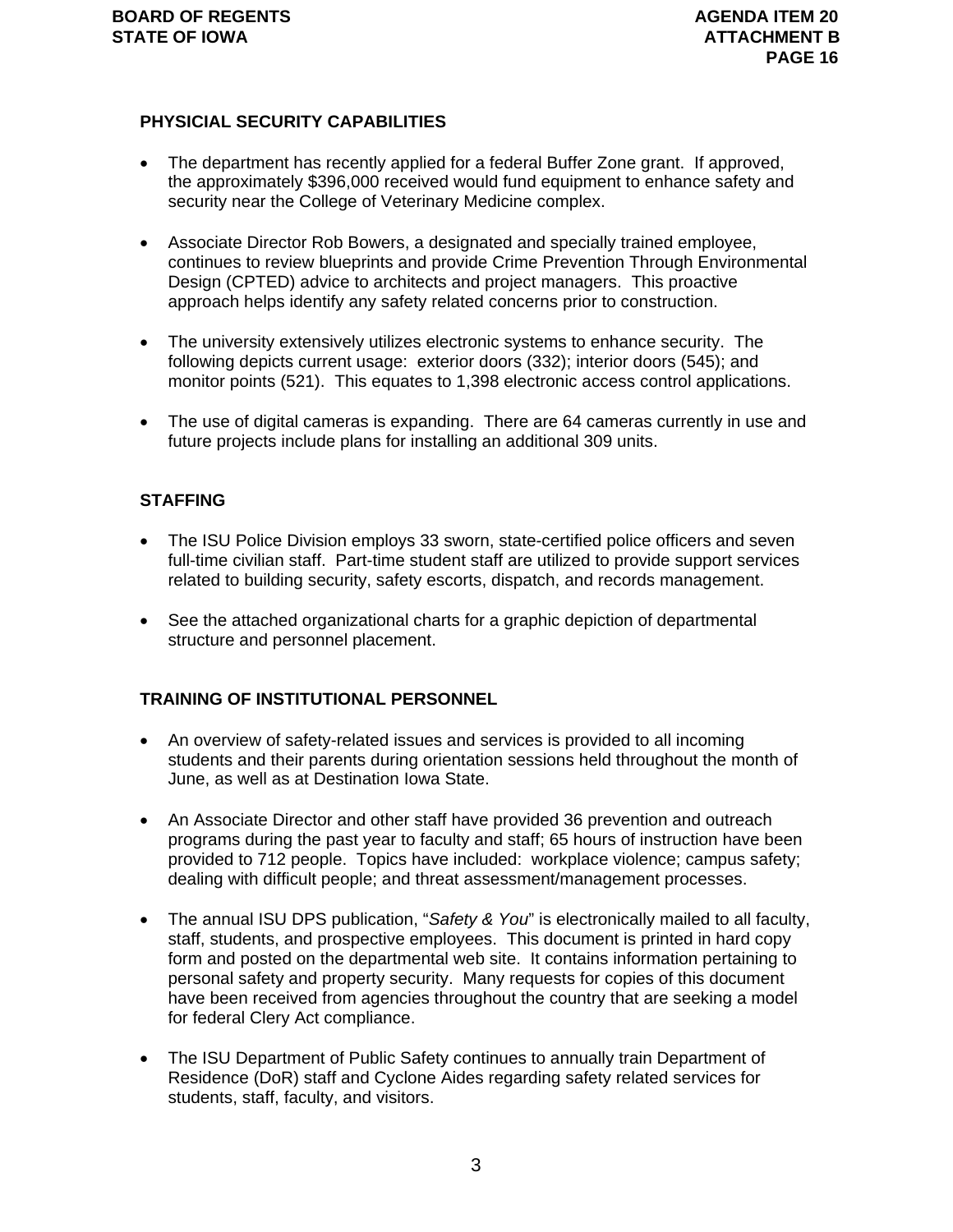### **USE OF FORCE/FIREARMS**

- The department's use of force and authorized weapons policies are in compliance with national law enforcement accreditation standards (CALEA).
- Instruction regarding departmental use of force policies and related laws is conducted semi-annually, thus exceeding national accreditation standards. Officers qualify with their issued sidearms twice each year—this exceeds national accreditation standards and state regulations.
- The department continues to equip officers with, and train them in the use of, chemical spray, expandable batons, and conducted energy weapons.
- The department has three state-certified firearms instructors (ILEA). Two officers are certified as instructors through the Advanced Law Enforcement Rapid Response Training (ALERRT) program. Two officers have also received tactical firearms instructor certification through Strategos, International.
- Officers participated in active shooter training twice during the past year; one session was conducted with the Ames Police Department and the Story County Sheriff's Office.
- No officers discharged a firearm for other than approved training purposes. No firearms were drawn and pointed during the past calendar year. Pursuant to departmental policy, doing so would have resulted in the submission of a use of force report and subsequent administrative review.

### **STUDENT INVOLVEMENT**

- ISU DPS officers conduct campus safety walks each year to identify issues related to lighting, foliage, and other hazards. The most recent effort, conducted in November 2008, was co-sponsored by members of the Government of the Student Body (GSB). Results were forwarded to FP&M for review and follow-up action, if required.
- The department hosts an eight-week Citizen Police Academy (CPA) each year for students, faculty and staff. This outreach effort has been very popular and has helped form collaborative relationships.
- ISU DPS has operated a Safety Escort program for approximately 12 years. Walking or vehicle-assisted escorts are provided free of charge to faculty, staff, students, and visitors. The service is very popular, as evidenced by the following statistics: 2006 (1,832); 2007 (2,413); 2008 (3,734).
- A Motorist Assist Program has been in existence for approximately 14 years. Services are provided free of charge for those requiring assistance, to include: vehicle jump starts; tire changing/airing equipment; and escorts to obtain fuel.
- The department employs approximately 85 students in various support functions, including: dispatch; security; parking enforcement; and records management.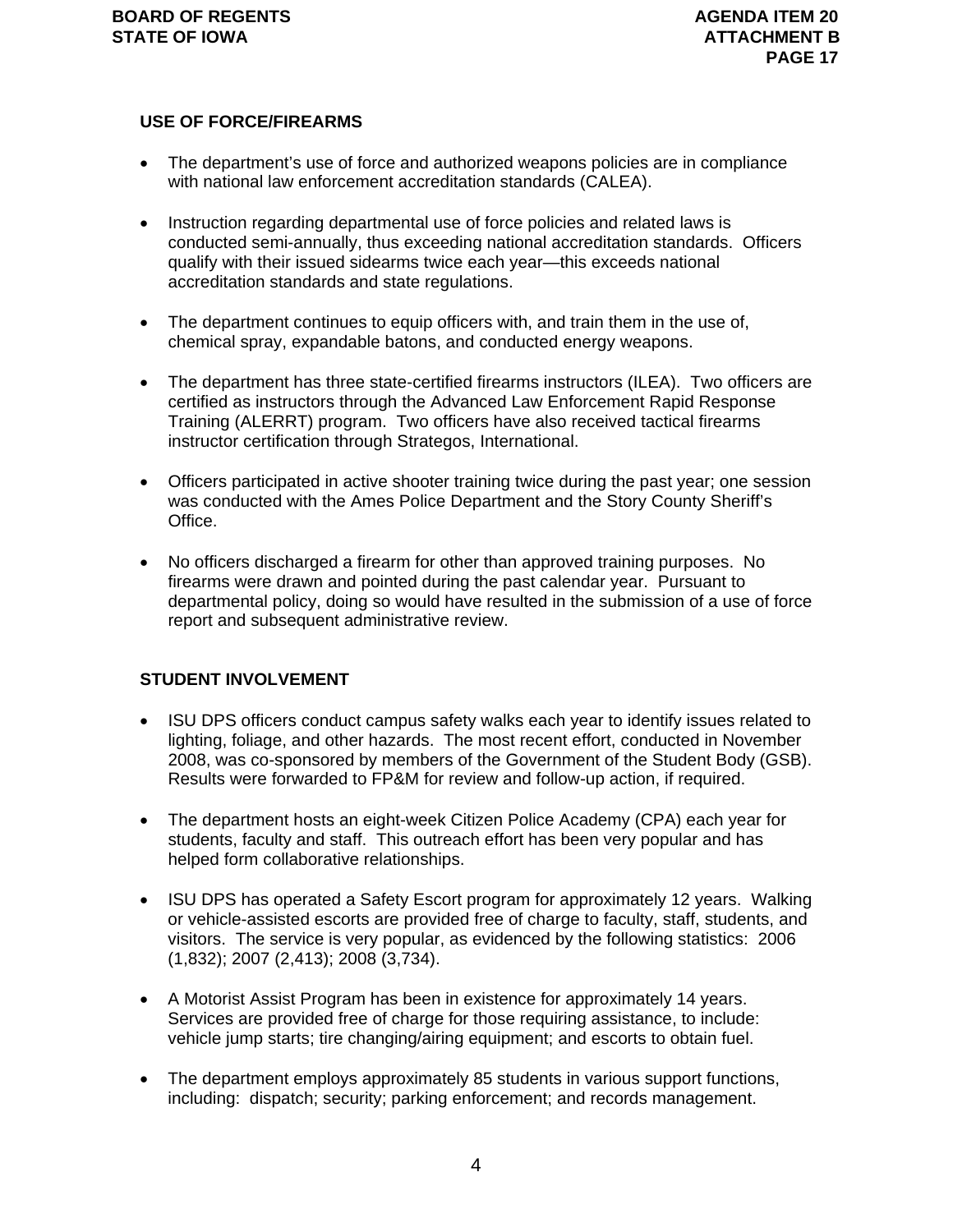### **SMOKING BAN**

- ISU DPS received only seven complaints since the law's enactment in July 2008. The reports were documented and officers were sent to investigate. When possible, an officer has been dedicated to patrol areas reported to be problematic.
- Officers have issued two citations and approximately 40 warnings, most of which were verbal, to campus visitors (e.g., football fans in grass parking areas, parents, construction workers, delivery drivers).
- Environmental Health & Safety (EH&S) maintains a log of concerns and complaints. To date, approximately 100 contacts have been recorded. On occasion, the information received was extremely vague and sometimes dated. However, the log has been used to detect trends for later enforcement patrols. A designated EH&S employee maintains contact with the Iowa Department of Public Health.
- Smoking-related signage has been posted at university entrances, on building doors and on fleet vehicles.
- A small committee has been formed to discuss compliance. Members include representatives from the following: DPS; EH&S; FP&M; University Counsel; DoR; and Human Resource Services.

### **SAFETY AND SECURITY GOALS**

- Purchase and implement a commercial software package to more efficiently track information pertaining to the management of threats and criminal cases.
- Upgrade the electrical systems within the department's communications center to ensure the adequacy and reliability of emergency and routine power needs.
- Train additional staff in emergency medical response. At least one officer is scheduled to receive Emergency Medical Technician (EMT-B) certification during the next calendar year.
- Upgrade the existing computer-aided dispatch software utilized in the department's communications center to more adequately address emergency and routine information needs.
- Increase the number of doors controlled by electronic access systems, as well as the number of digital cameras utilized throughout campus.
- Systematize the delivery of crime prevention information disseminated to faculty, staff, and students during orientation and in-service sessions.
- Ensure continued compliance with all applicable Commission on Accreditation for Law Enforcement Agencies (CALEA) standards.
- Update departmental and institutional plans related to pandemic flu response.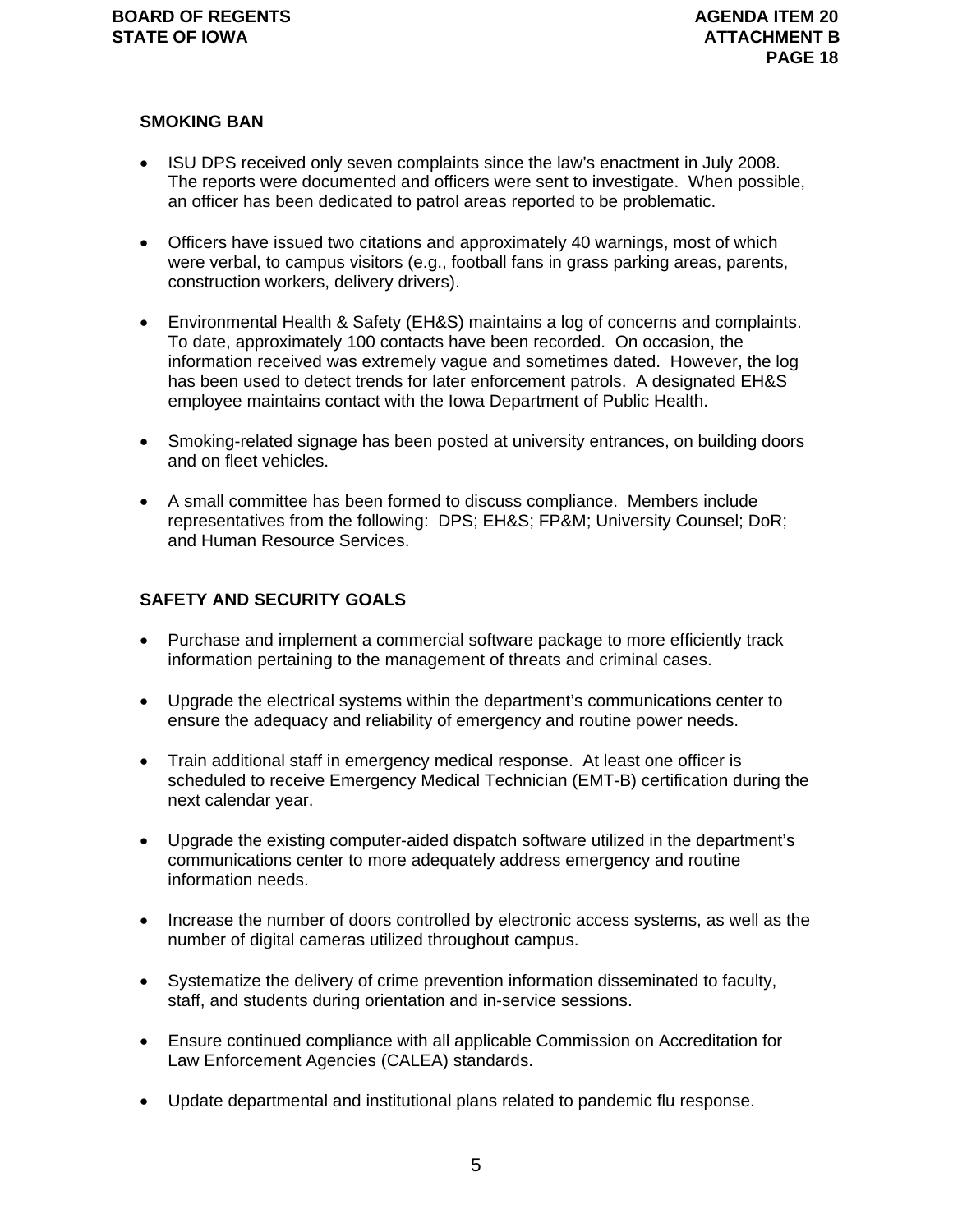### **CRIME STATISTICS (2007 and 2008)**

• See the attached charts for a statistical summary of offenses/incidents processed, as well as arrests made and criminal charges filed.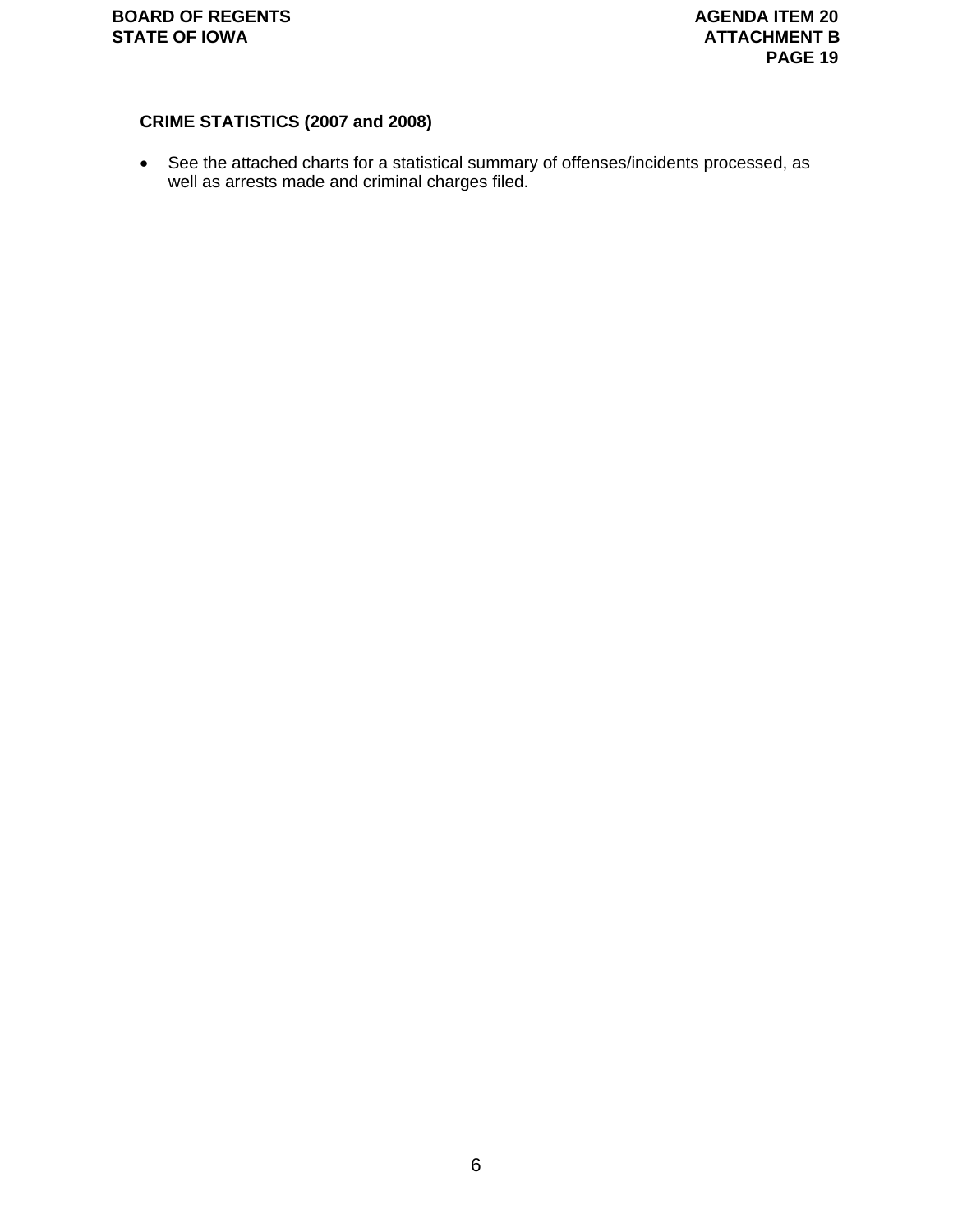# **DEPARTMENT OF PUBLIC SAFETY**

# **IOWA STATE UNIVERSITY - AMES, IOWA**

# **ORGANIZATIONAL CHART BY COMPONENT**

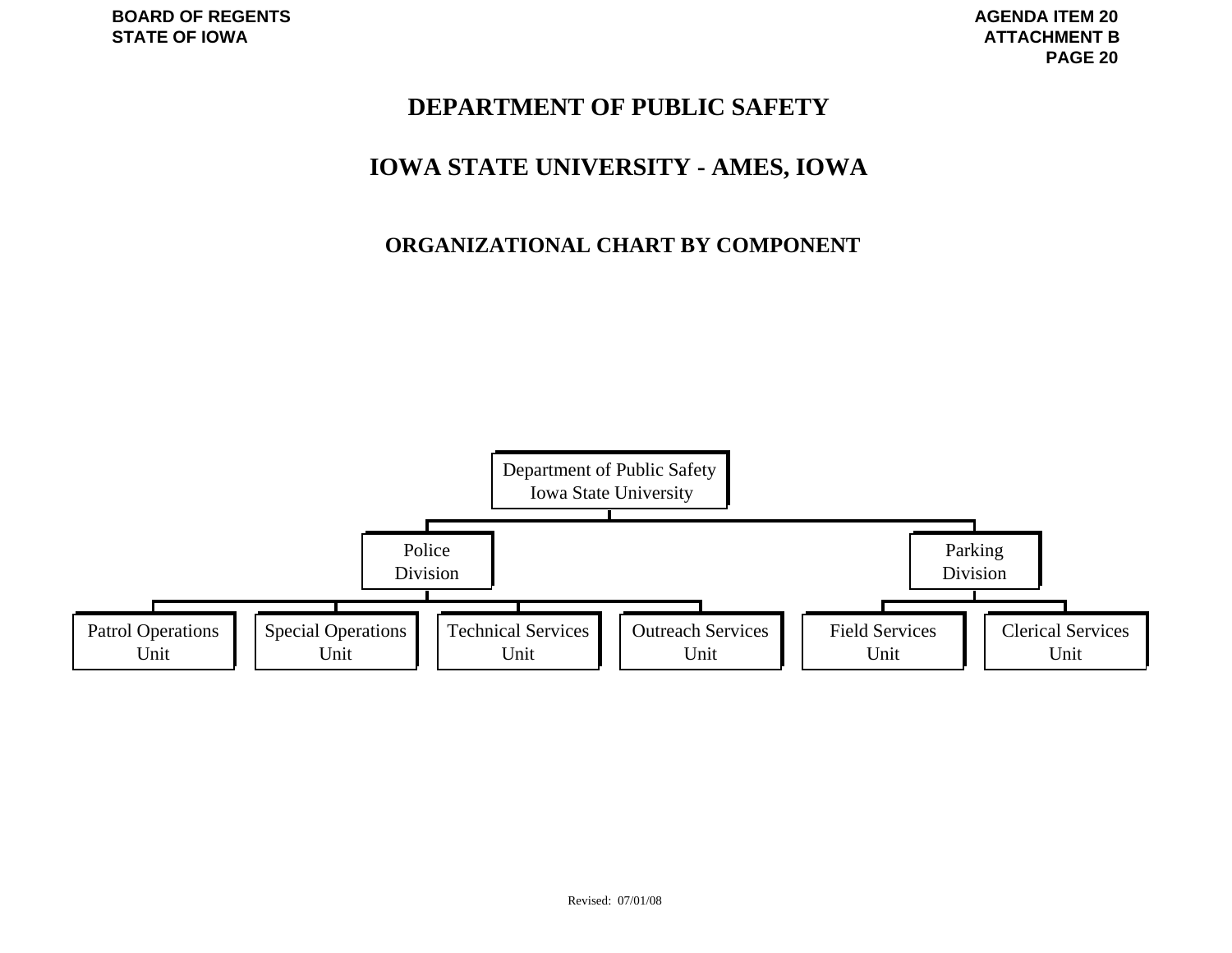# **DEPARTMENT OF PUBLIC SAFETY**

# **IOWA STATE UNIVERSITY - AMES, IOWA**

### **ORGANIZATIONAL CHART BY FUNCTIONAL RESPONSIBILITY**

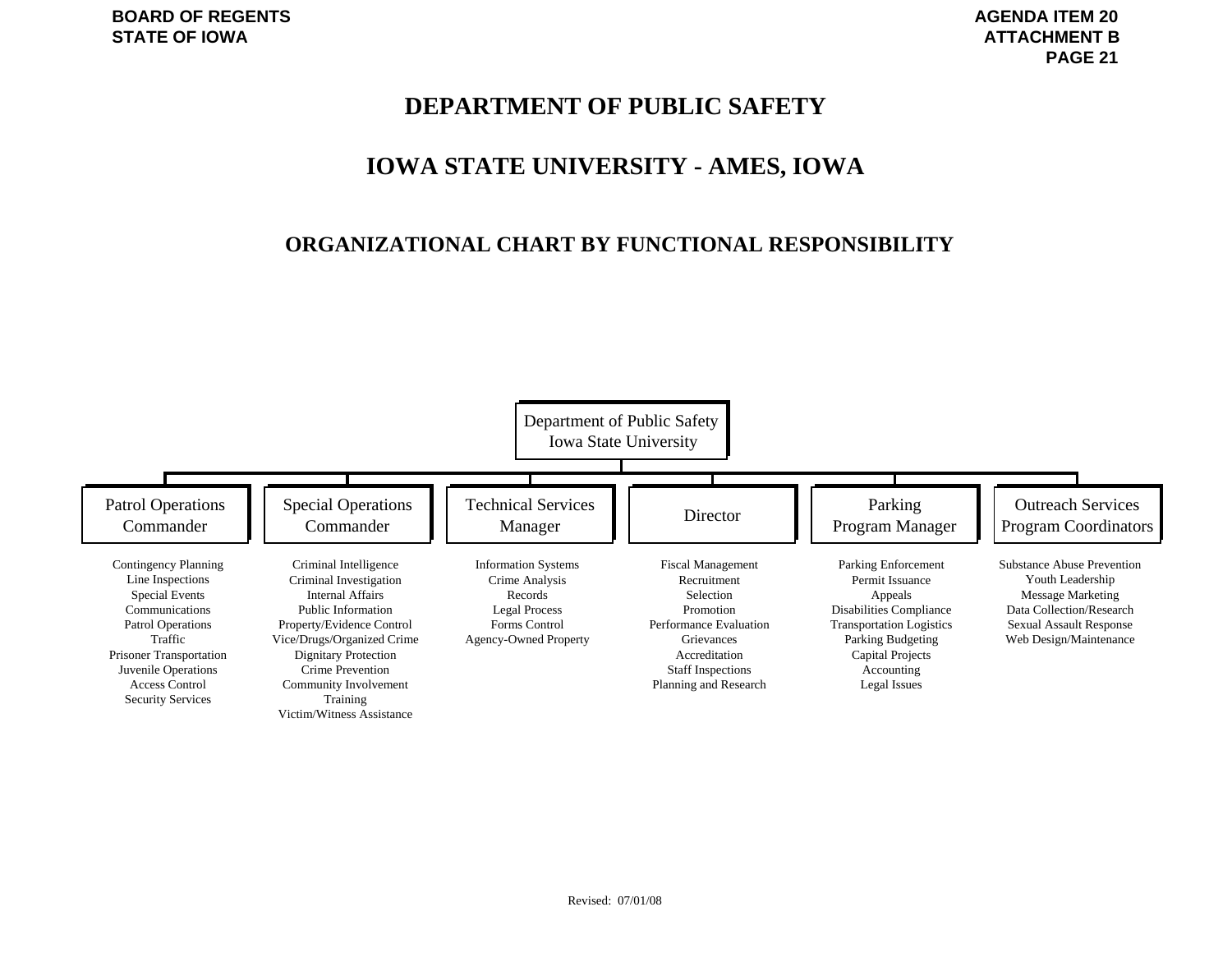# **DEPARTMENT OF PUBLIC SAFETY**

# **IOWA STATE UNIVERSITY - AMES, IOWA**

### **ORGANIZATIONAL CHART BY COMMUNICATION LINES**

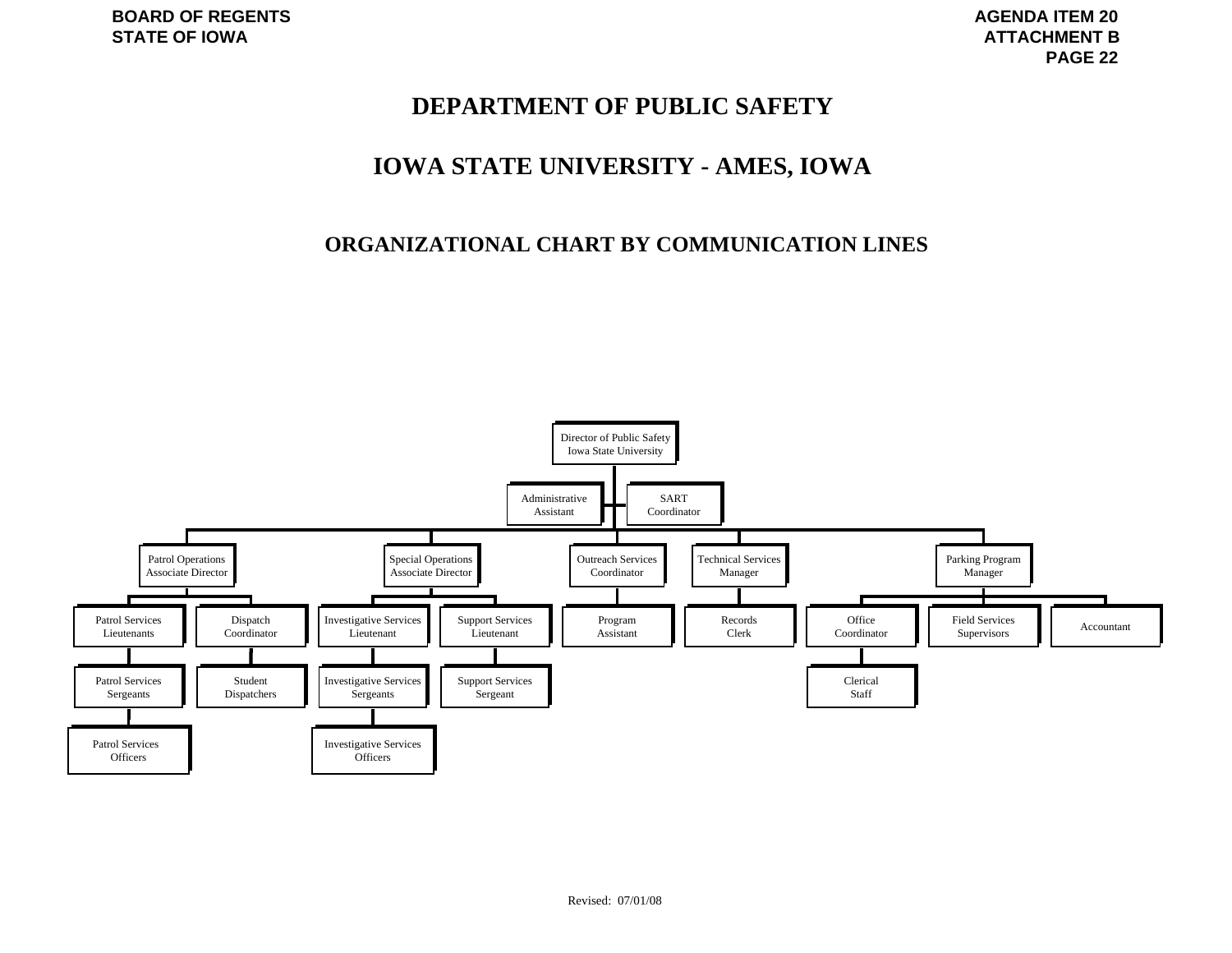# **CAMPUS SAFETY AND SECURITY REPORT**

# **University of Northern Iowa**

# **Calendar Year 2008**

This report is submitted in accordance with the Board of Regents Comprehensive Safety and Security Policy (Chapter 11 of the Board of Regents Policy Manual).

### **MASS COMMUNICATION CAPABILITIES**

- UNI currently utilizes Connect-Ed for the purpose of mass communication notification to include e-mail, text messaging and voice mail.
- The UNI-Alert information is on the UNI web site and provides information to faculty, staff, and students about registration, as well as the notification process.
	- o The UNI-Alert was successfully utilized on March 11, 2008 during an incident where a potential gunman was believed to be headed to campus.
	- o The system was successfully used on December 19, 2008 to let the campus community know we would be opening late because of a snow storm.
	- o A number of groups have been formed to ensure prompt notification in the event of an emergency. These groups are closely affiliated with or have operations on campus and include such organizations as the Waterloo Symphony, Cedar Valley Medical Specialists. Specific response agencies to any emergency requiring assistance such as state and local law enforcement agencies, volunteer groups, and local fire service are included in the groups.
	- The testing of the UNI-Alert system is conducted each semester to test and record functionality of the system and correct potential problems.
	- Monthly meetings have been conducted for new staff and faculty orientations.
	- UNI-Alert information is provided to all summer orientation parents and students.
	- In September 2008, a team of sixty volunteers for call center activities and response to emergency response was organized and trained.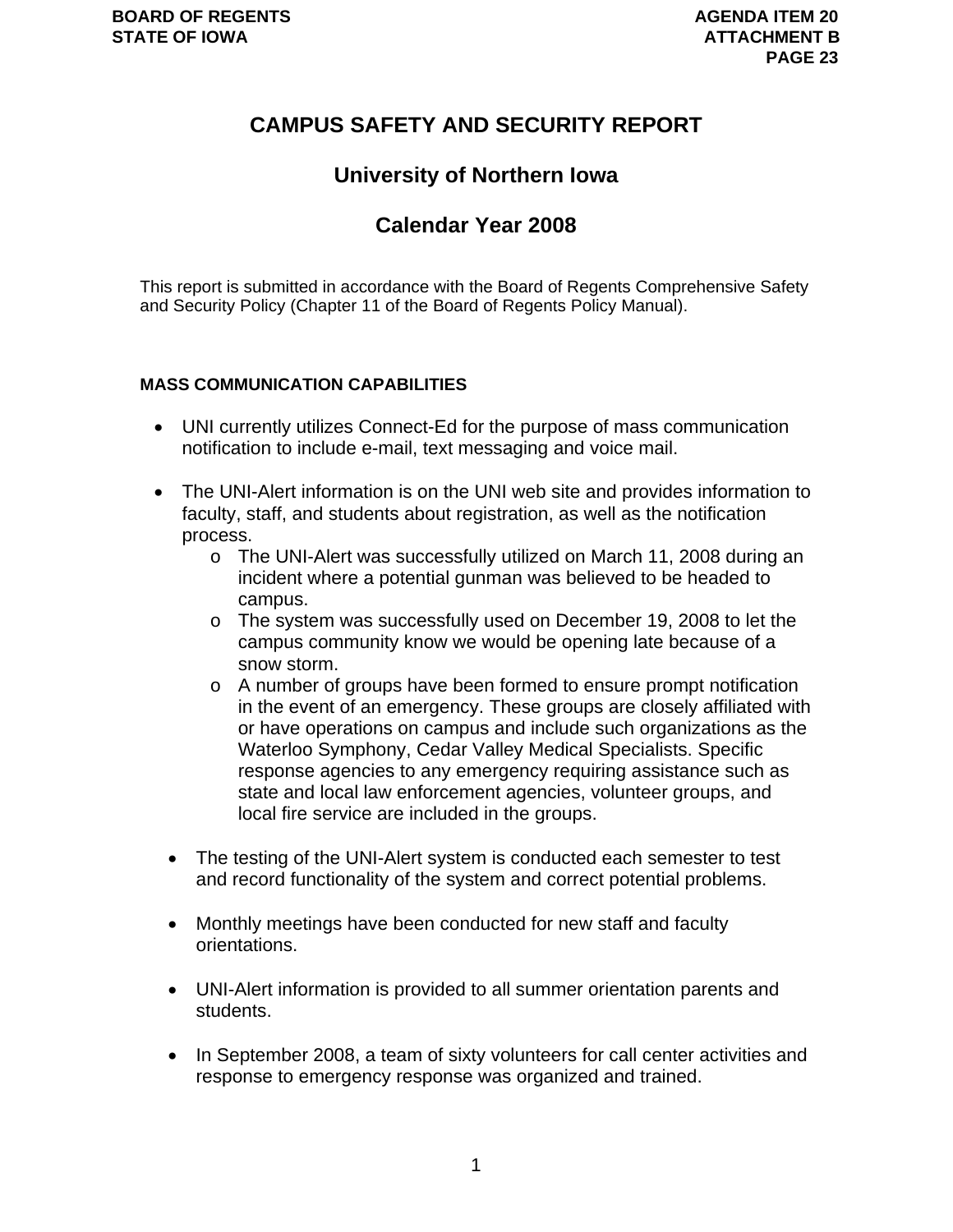- UNI-Alert information is provided to all summer orientation parents and students.
- In September 2008, the second edition of the UNI-Alert Emergency response booklet was provided to all faculty and staff.
- In October 2008, Dave Zarifis, Public Safety Director, met with Faculty Senate to discuss cell phone policy and electronic devices in classrooms.
- In November 2008, Dave Zarifis met with Academic Heads to provide an update on the emergency management issues.

### External Mass Voice Notification System

- American Technology Inc. has been contracted to provide a new outdoor voice notification system for the UNI campus. Installation of this system is completed and testing of the system was conducted on March 18, 2009.
- There are eight locations where speakers have been installed to provide coverage for campus.
- Speakers will provide siren and/or voice notification in the event of weather or other emergency incidents on campus.
- Speakers can be activated via dispatch or by remote location by UNI Police Mobile Command Unit.
- The campus is currently reviewing the potential of using the Simplex Fire Alarm voice system in conjunction with the ATI for internal building notification.
- The campus is reviewing the use of digital message boards, UNI-TV as another source of campus emergency notification.

### **THREAT ASSESSMENT AND MANAGEMENT**

- Prior to the Virginia Tech shootings, UNI instituted a Critical Assessment and Consultation Team to review student issues.
- UNI established another team to review and consult on issues involving faculty, staff, and visitors whose activities and actions create concern. This group meets monthly, and as necessary, to identify and provide responses to these concerns.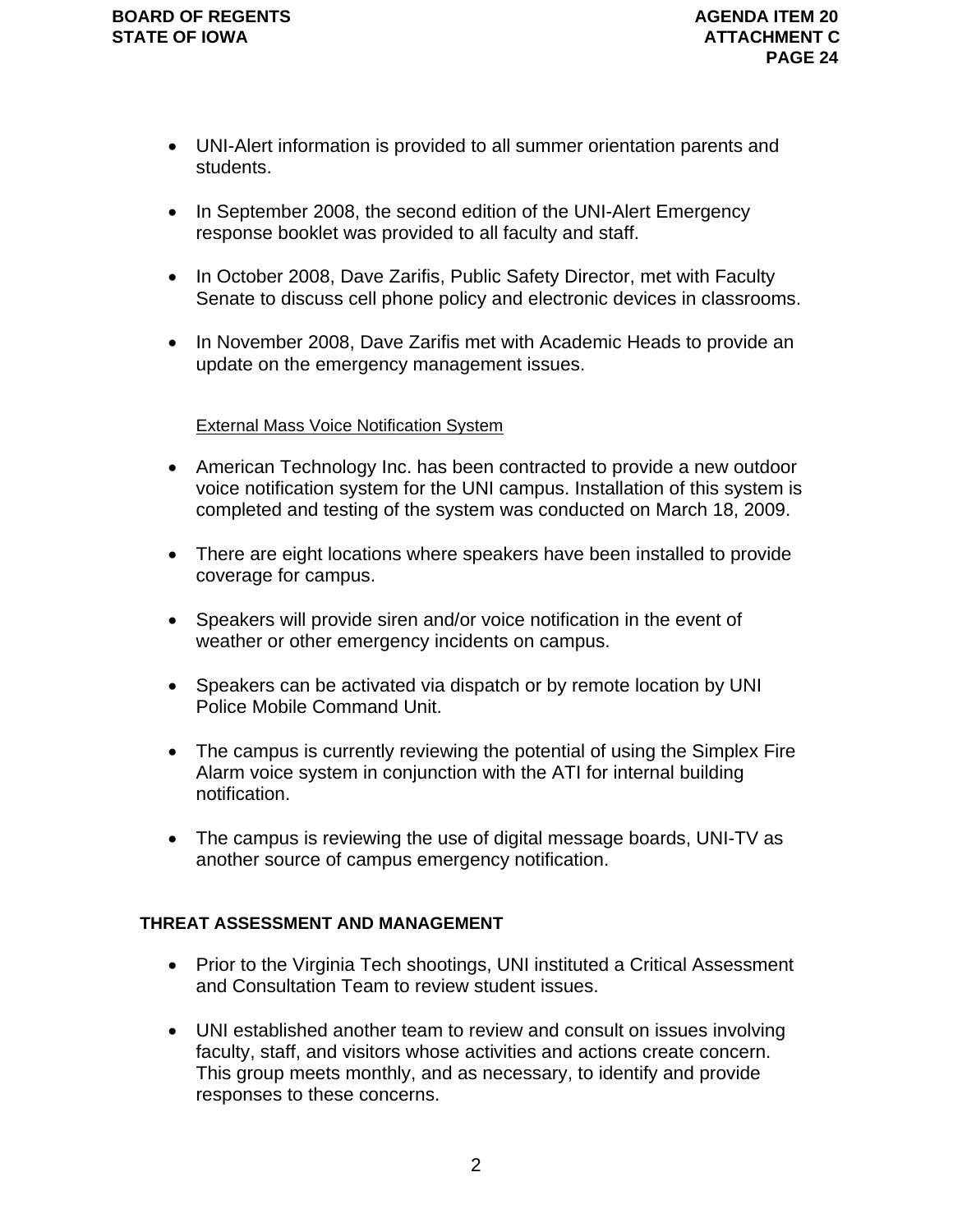- The Issues Group meets every Monday to discuss issues of importance to the campus and is a forum to provide information which may require additional attention due to the nature of the problem.
- In January 2008, four UNI representatives attended the National Threat Assessment seminar in San Diego, California.
- In February 2008, 8 UNI staff were provided 8 hours of Threat Assessment and Management review by Dr. Gene Deisinger of Iowa State University.
- UNI Counseling Center has increased staffing by 2.5 positions to ensure compliance with accreditation standards and response to students in need of services.

### **RELATIONSHIPS WITH OTHER LAW ENFORCEMENT ENTITIES**

- UNI Police meet on a weekly basis with Cedar Falls Police to discuss active cases and problems within and around the campus.
- UNI Police meet monthly with local and county law enforcement agencies to discuss various crimes and investigative efforts within the communities.
- The Director of Public Safety is a Board member of the Tri-County Drug Task Force which meets monthly to discuss drug related cases and issues in Black Hawk and surrounding counties.
- UNI Police and the City of Cedar Falls Police Division work closely during major events on campus. We have partnered with local law enforcement during homecoming events with a joint operations center.

### **PHYSICIAL SECURITY CAPABILITIES**

- UNI continues to improve the physical security of its building by adding electronic locks to newly refurbished buildings to allow remote locking of facilities.
- Gilchrist Hall has been designed to accommodate an Incident Command Center, a phone center for emergency response and an Incident Command Operations Center. Each room is equipped with computer and phone service to serve the needs of emergency operations required within this facility.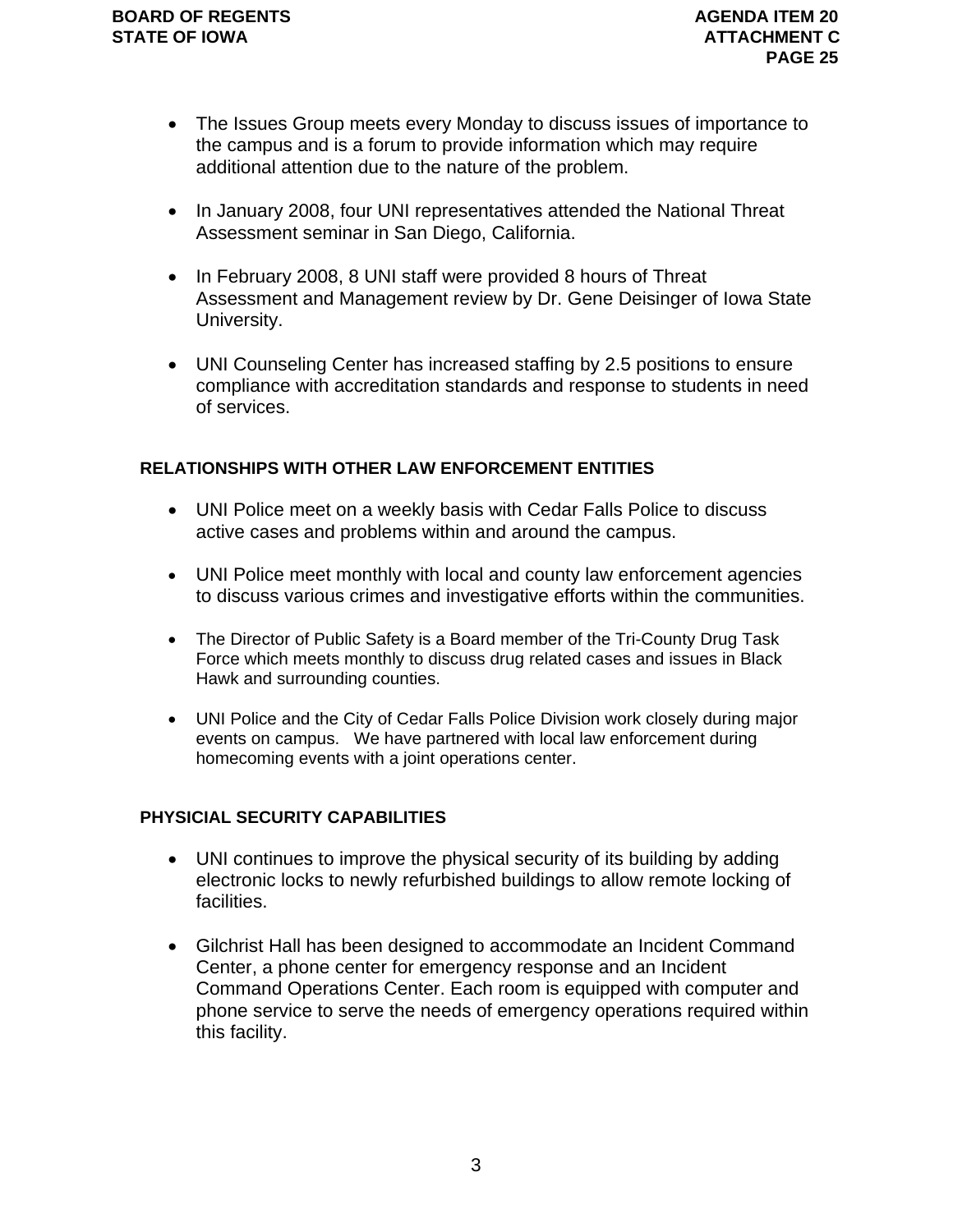- There are eleven emergency phones on campus which connect directly to UNI Police in the event of an emergency.
- There are currently eight cameras located on campus allowing surveillance of overnight parking facilities.

### **STAFFING**

- The Department of Public Safety has a total of 18 sworn, state-certified police officers and 3 full-time dispatchers, 1 three-quarter time dispatcher and 2 parttime student dispatchers. UNI employs 15 students in the UNI student Patrol program.
- An organizational chart is attached.

### **TRAINING OF INSTITUTIONAL PERSONNEL**

- Prior to arming of UNI Police, a **Public Safety Advisory Committee** reviewed the current and revised policies for UNI Police to include, Use of Force, weapons selection, firearms qualifications and concluded the policies met the Regent standards for arming. The Advisory Committee concluded the Department of Public Safety met all the criteria set forth for the officers to be armed and submitted their recommendation was submitted to President Allen prior to arming on a full time basis. The committee meets at least once a semester and is provided a review of the training materials and other departmental information regarding procedures, operations and training within the department.
- UNI Officers qualified with firearms in January and again in June and July of 2008. The training provided to UNI Police Officers exceeds State Standards for peace office qualifications. Training included four hours of classroom training on the Use of Force policy and 12 hours of range shooting.
- In August 2008, two officers were nationally certified in the Active Shooter Train the Trainer program, Fort Dodge, Iowa. This training provided the basic tactics and maneuvers required for rapid deployment of UNI officers in the event of an actual active shooter on campus.
- Two UNI Officers were certified as long rifle instructors for the department during the summer of 2008. This enables the department to training in long rifle certification in the event of an actual active shooter incident. This training will be conducted in the Spring to all members of the UNI Police Division.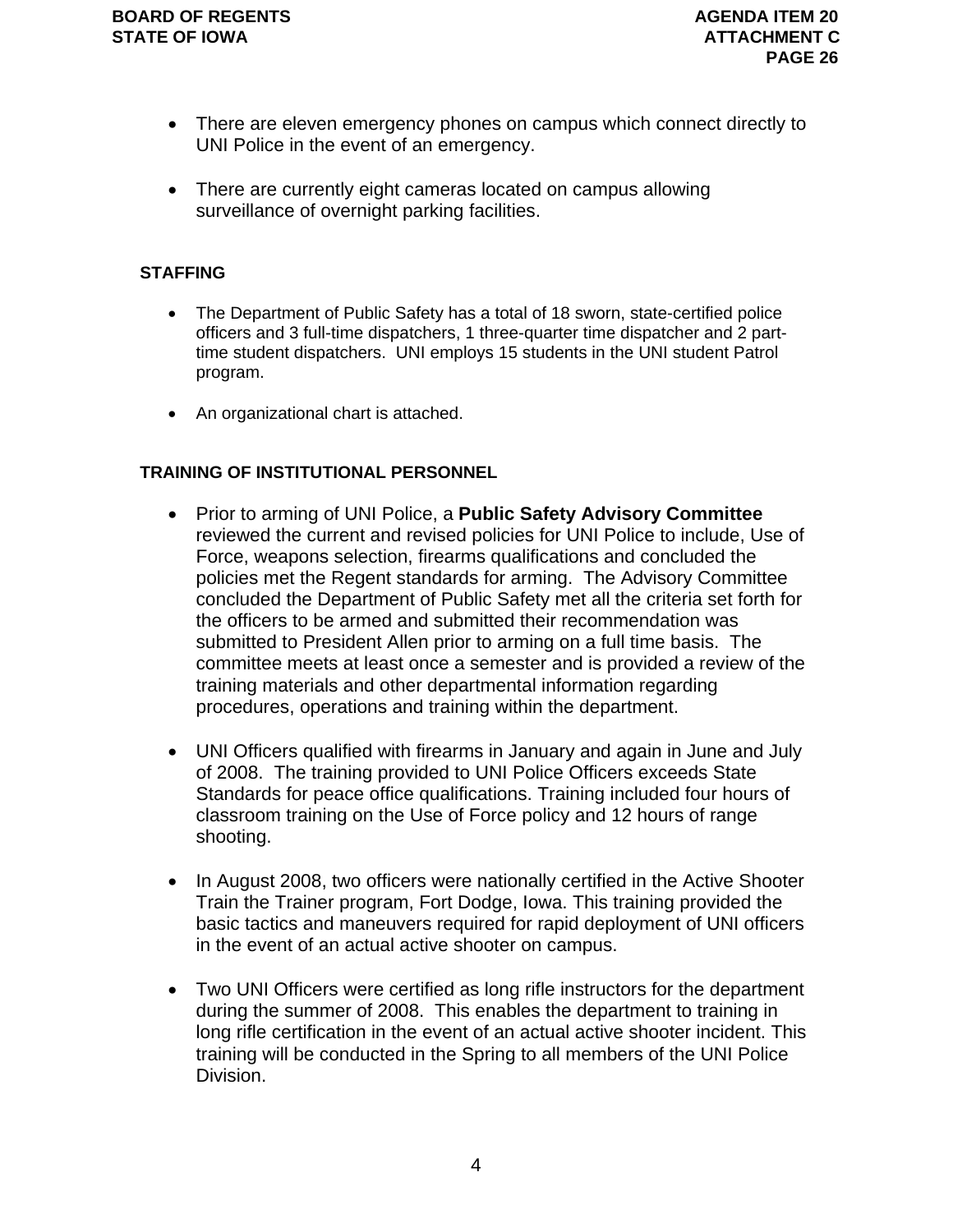- In September 2008, all UNI officers received four hours of classroom training and 12 hours of simulation training in Active Shooter response at UNI.
- In June and July of 2008, all officers were recertified in the use of Tasers.
- In September of 2008, two UNI officers were recertified as Taser Trainers at the Iowa Law Enforcement Academy.
- UNI is compliant with the National Incident Based Management System (NIMS) as required by law.
- Two staff were certified as instructors in the Community-Campus Emergency Response Training Program in October 2008.
- In June and July of 2008, Emergency/Safety information sessions were provided at Summer Orientation.
- An Emergency Call Center Volunteer Team was established.
	- o Two informational sessions were held for the Call Center volunteers to outline the emergency call center operations.
- Two emergency response informational sessions were held for occupants of Gilchrist Hall.
- UNI Police work closely with the Department of Residence on matters concerning student safety with programming, and officer contacts with residence system employees. Public Safety provides safety talks to Resident Assistants and to residence hall students in the fall semester.
- UNI Officers continue to provide Rape Aggression Defense Training Program to the campus community as well as the Self Defense Awareness and Familiarization Exchange, and the S.A.F.E. program. The program offers information as to how to maintain their safety on and off campus. This programming has been offered to Students since 1990.
	- $\circ$  Total Rape Aggression hours taught 192
	- $\circ$  Total number of students in class  $-29$
	- $\circ$  Total S.A.F.E. hours taught  $-30$
	- o Total number of student in class 190
- One UNI officer attended the Incident Command Training ICS 300 level Course of 16 hours.
- One UNI officer attended the Incident Command Level 400 course of 16 hours.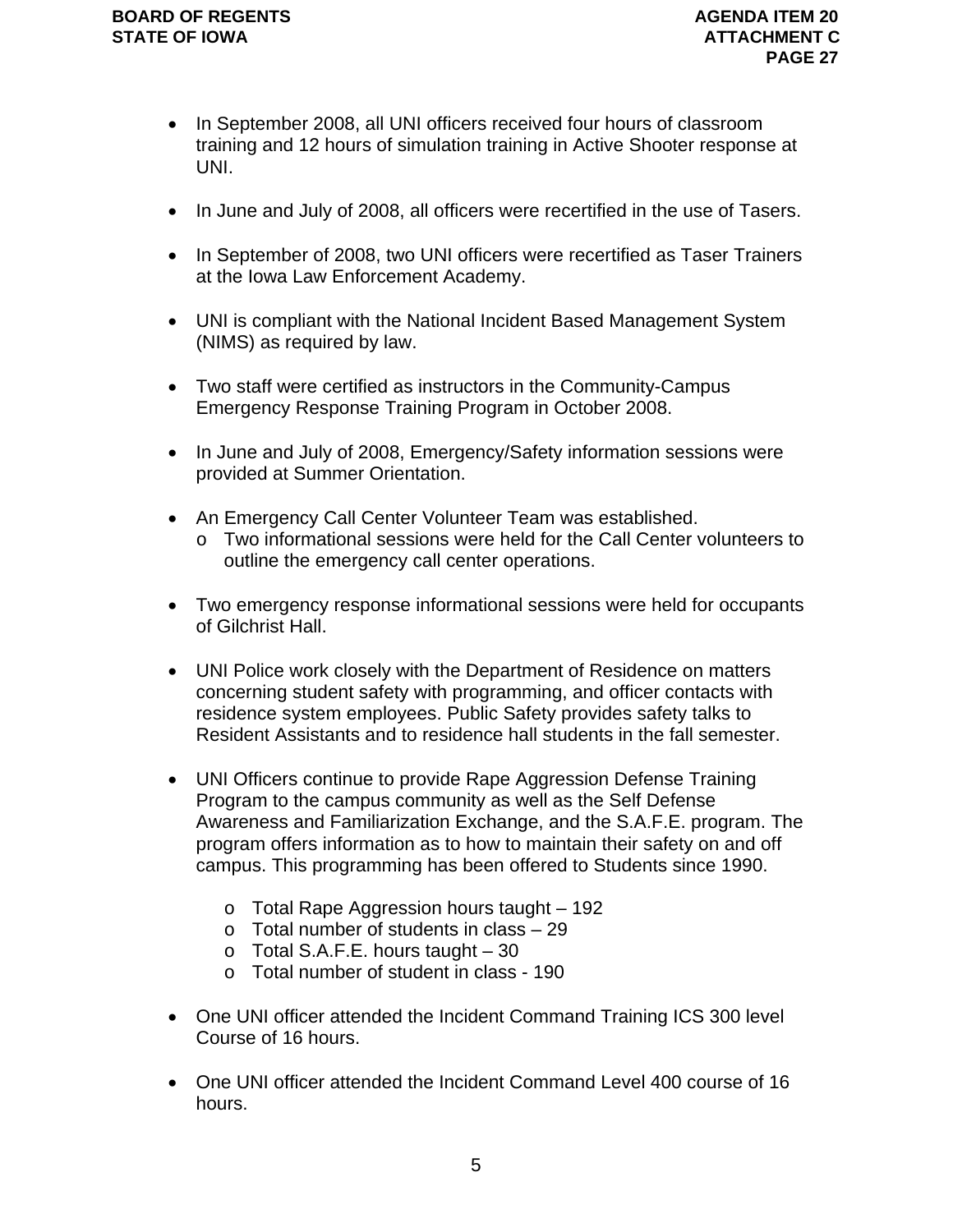• The UNI Emergency Response booklet was provided to all faculty and staff in September 2007. Information related to reporting a concern about a student or others, referring students for counseling, classroom disruption, response to threats, the UNI Alert process and information, and student information disclosure were addressed in this booklet.

### **USE OF FORCE/FIREARMS**

- During this reporting period, UNI Officers did display nor deploy any firearm toward any suspect.
- The department conducts semi-annual training for firearms qualification which exceeds national training standards. During this training, the departmental use of force is reviewed at each training session.
- Officers are equipped with chemical spray, batons, and conducted energy weapons which officers receive training annually.
- The department has two state-certified firearms instructors (ILEA). Two officers are also certified in the Advanced Law Enforcement Rapid Response Training (ALERRT). All UNI officers received 16 hours of training in the Active Shooter Programming.
- The Department is planning an active shooter training session with area law enforcement this summer.

### **STUDENT INVOLVEMENT**

- The department currently employs 15 students patrol members to assist Police officers in various roles for campus patrols, building lock-up and unlocking services, assistance during move-in, and campus escort requests during the evening hours. In addition, Parking Operations employs 9 students who assist in the office and field operations.
- The department employs two student dispatchers within its operations.
- The UNI Police Division assisted Northern Iowa Student Government in the operation of the UNI Safe Ride initiated in 2007. This service provides transit around the campus and into the community on Friday and Saturday evenings. Operation of the Safe Ride was conceived as a result of the concern of students drinking and driving as well as safety issues. The service has provided 6,160 rides during this time period. NISG was nominated for, and was awarded the Governor's Traffic Safety Award for 2008.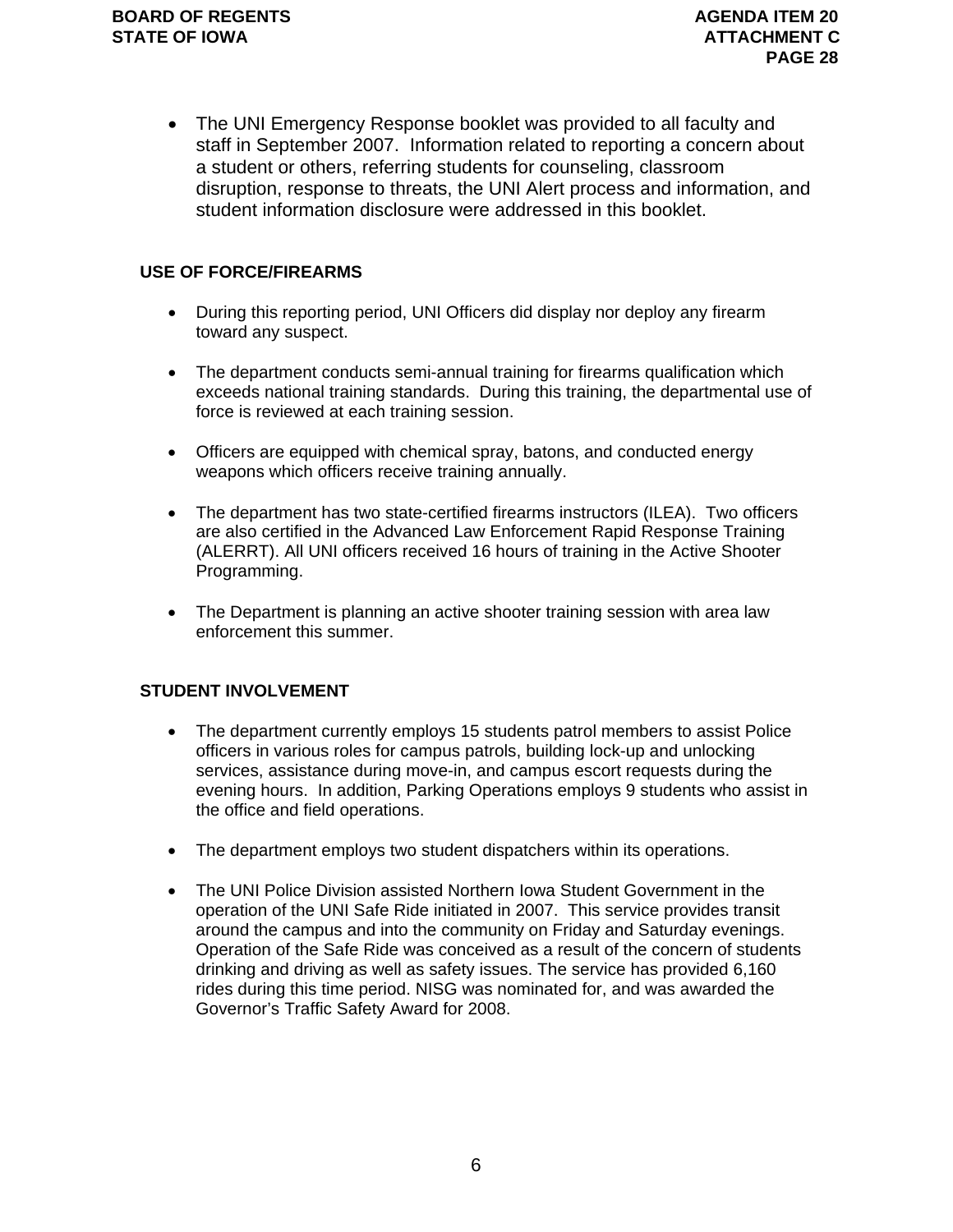### **SMOKING BAN**

- The Department of Public Safety responded to 30 smoking complaints during 2008. No citations were issued and warnings were issued to those not in compliance.
- Signage was installed by the UNI Physical Plant designating No Smoking areas as required by law.

### **SAFETY AND SECURITY GOALS (2009 AND LONGER TERM)**

- In addition to the Violence Against Women Flagship Grant, UNI has applied for a Department of Justice Grant from the State of Iowa to establish a training platform allowing computer aided training in the area of violence against women to include sexual assault and domestic violence. This grant would be used to purchase existing software to develop on-line training for officers investigating and assisting victims of violence.
- Review existing records system to enhance the recording of UCR crime reports as well as the Clery Campus Crime required statistics.
- Continue training in areas of Active Shooter and Incident Management. We are planning a training session this summer with local police agencies.
- We are in the process of working with campus departments with cash handling responsibilities and outlining response measures in the event of an incident. We currently have a protocol set with the Verizon Bank in Maucker Union which is being used as a template for response and employee information.

#### **2007 and 2008 crime statistics**

• See attached documents

April 2009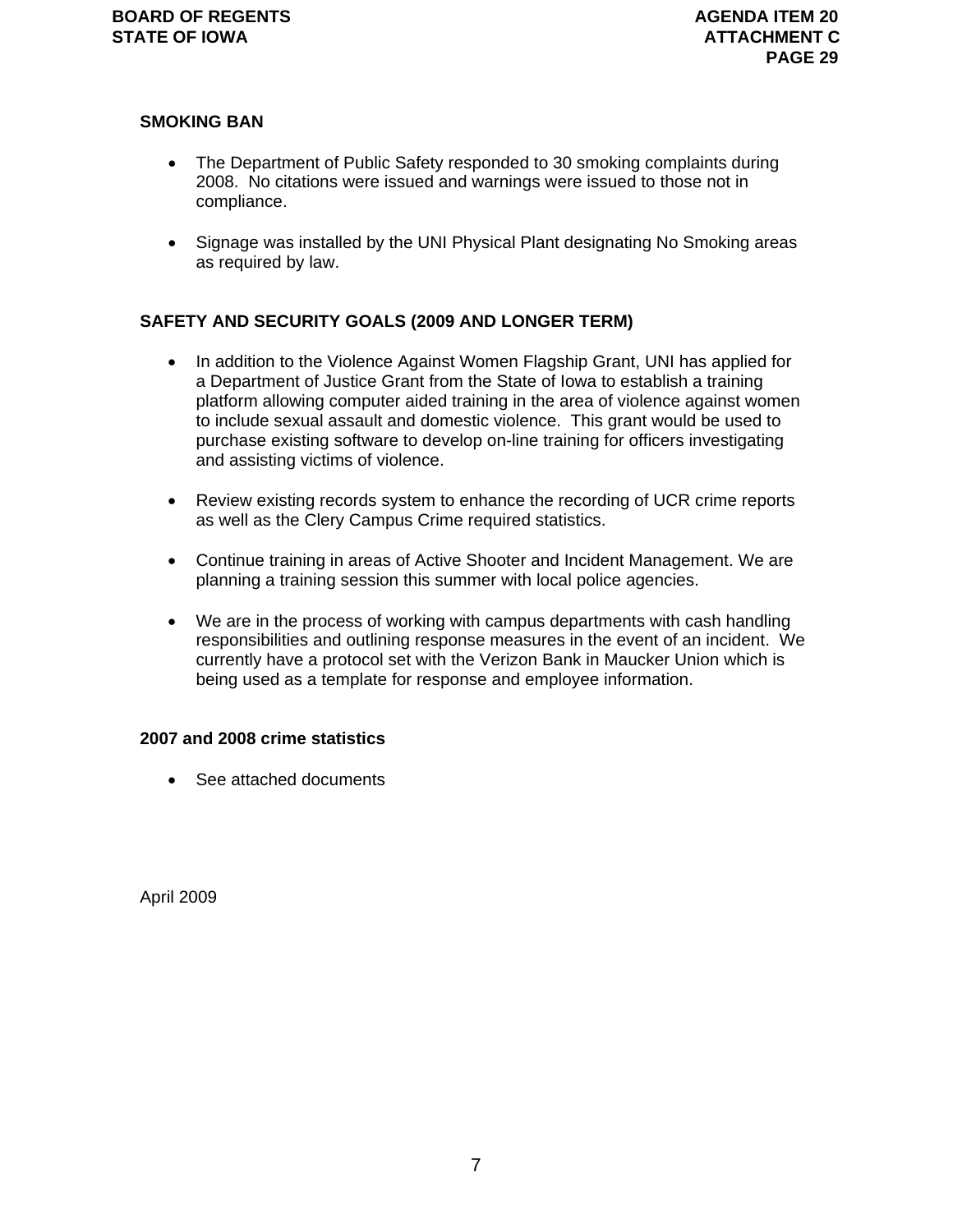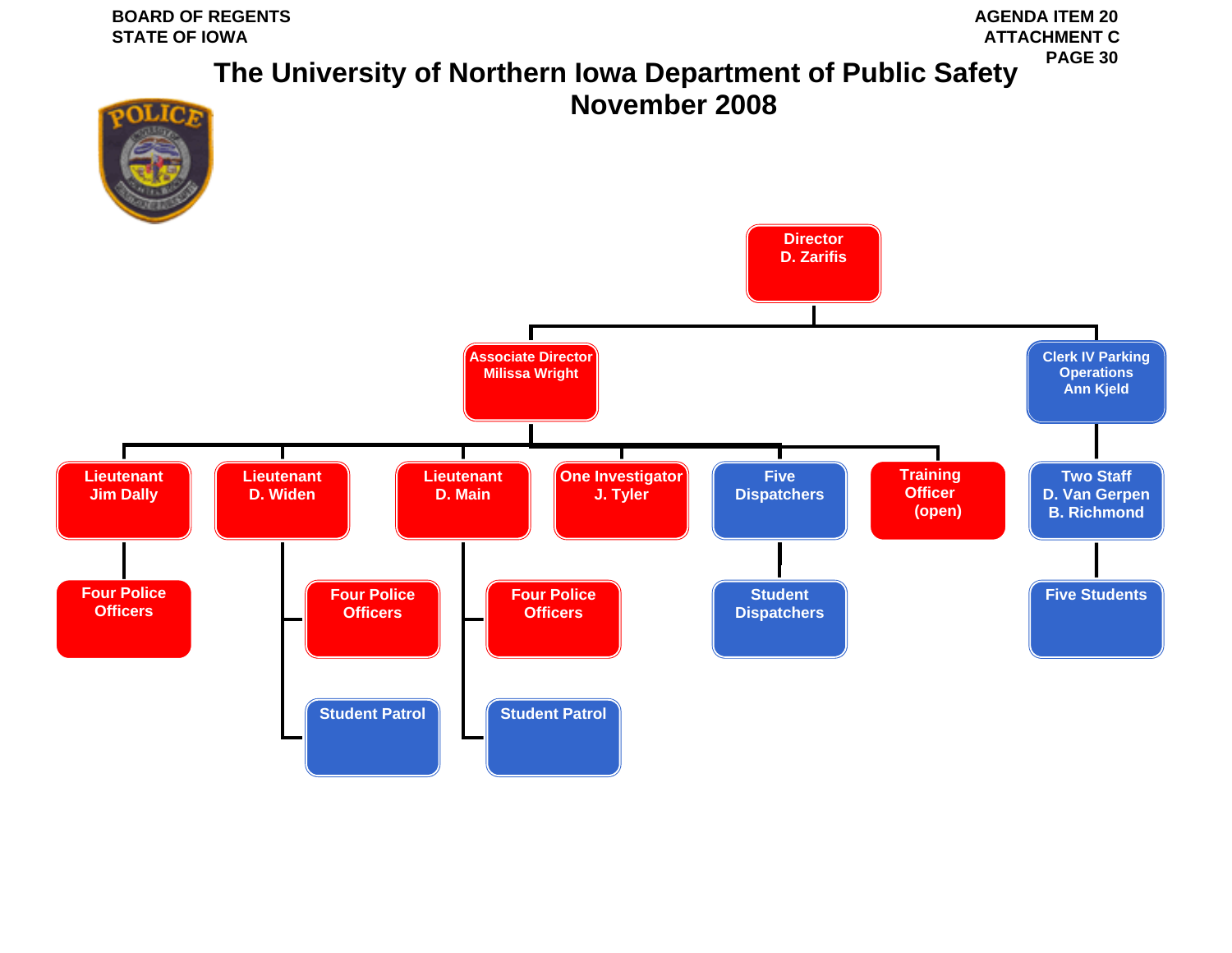### **AGENDA ITEM 20 ATTACHMENT D PAGE 31**

#### *UNIVERSITY OF IOWA POLICE DEPARTMENT*

|                                                                   | 2007                    |                         | 2008                    |                         |
|-------------------------------------------------------------------|-------------------------|-------------------------|-------------------------|-------------------------|
|                                                                   | <b>OFFENSES/</b>        | <b>ARRESTS</b>          | <b>OFFENSES/</b>        | <b>ARRESTS</b>          |
|                                                                   | <b>INCIDENTS</b>        | (COUNTS)                | <b>INCIDENTS</b>        | (COUNTS)                |
| OFFENSE/INCIDENT CATEGORIES                                       |                         |                         |                         |                         |
| MURDER/NON-NEGLIGANT MANSLAUGHTER                                 | $\mathbf 0$             | 0                       | $\mathbf 0$             | 0                       |
| NEGLIGENT MANSLAUGHTER                                            | $\mathbf{o}$            | o                       | $\mathbf{o}$            | $\mathbf o$             |
| <b>JUSTIFIABLE HOMICIDE</b>                                       | 0                       | о                       | $\mathbf 0$             | o                       |
| KIDNAPPING/ABDUCTION                                              | $\mathbf{1}$            | o                       | $\mathbf 0$             | o                       |
| SEX OFFENSES (items with *):                                      | 6                       | 0                       | 3                       | 4                       |
| <i><b>*FORCIBLE RAPE</b></i>                                      | $\mathbf{3}$            | O                       | $\mathbf{1}$            | 4                       |
| *FORCIBLE SODOMY                                                  | 1                       | o                       | $\boldsymbol{o}$        | 0                       |
| *SEXUAL ASSAULT WITH AN OBJECT                                    | $\mathbf{1}$            | o                       | $\mathbf{1}$            | $\boldsymbol{o}$        |
| *FORCIBLE FONDLING                                                | 1                       | O                       | $\mathbf{1}$            | 0                       |
| $*INCEST$                                                         | $\boldsymbol{0}$        | O                       | $\boldsymbol{0}$        | 0                       |
| *STATUTORY RAPE                                                   | $\boldsymbol{o}$        | 0                       | $\boldsymbol{0}$        | $\boldsymbol{o}$        |
| <b>ROBBERY</b>                                                    | $\mathbf{1}$            | 0                       | $\mathbf{1}$            | 1                       |
| AGGRAVATED ASSAULT                                                | 6                       | 4                       | 12                      | 11                      |
| <b>SIMPLE ASSAULT</b>                                             | 23                      | 8                       | 38                      | 19                      |
| <b>INTIMIDATION</b>                                               | 24                      | 3                       | 9                       | $\overline{\mathbf{2}}$ |
| <b>ARSON</b>                                                      | 1                       | o                       | 1                       | 0                       |
| EXTORTION/BLACKMAIL                                               | $\mathbf{1}$            | $\mathbf{o}$            | $\mathbf{o}$            | O                       |
| BURGLARY/BREAKING & ENTERING<br>ALL THEFT CHARGES (items with *): | 35<br>301               | 6<br>13                 | 33<br>212               | 4<br>22                 |
| *POCKET-PICKING                                                   | $\mathbf{1}$            | o                       |                         | 0                       |
| *PURSE-SNATCHING                                                  | $\boldsymbol{o}$        | o                       | 0<br>0                  | o                       |
| *SHOPLIFTING                                                      | $\boldsymbol{o}$        | $\boldsymbol{o}$        | 6                       | 3                       |
| *THEFT FROM BUILDING                                              | 178                     | 13                      | 119                     | 15                      |
| *THEFT FROM COIN-OPERATED MACHINE OR DEVICE                       | 3                       | o                       | 5                       | $\boldsymbol{o}$        |
| *THEFT FROM MOTOR VEHICLE                                         | 28                      | o                       | 18                      | $\boldsymbol{o}$        |
| *THEFT OF MOTOR VEHICLE PARTS OR ACCESSORIES                      | 26                      | o                       | 8                       | $\boldsymbol{o}$        |
| *ALL OTHER LARCENY                                                | 65                      | o                       | 56                      | 4                       |
| <b>MOTOR VEHICLE THEFT</b>                                        | 4                       | 0                       | $\overline{\mathbf{2}}$ | O                       |
| COUNTERFEITING/FORGERY                                            | 3                       | O                       | 6                       | 1                       |
| FALSE PRETENSES/SWINDLE/CONFIDENCE GAME                           | 21                      | 16                      | 11                      | 1                       |
| CREDIT CARD/ATM FRAUD                                             | 3                       | 5                       | 8                       | $\mathbf o$             |
| <b>IMPERSONATION</b>                                              | з                       | 1                       | з                       | з                       |
| <b>WELFARE FRAUD</b>                                              | $\mathbf{o}$            | $\mathbf o$             | $\mathbf 0$             | O                       |
| <b>WIRE FRAUD</b>                                                 | $\mathbf 0$             | O                       | $\mathbf 0$             | O                       |
| <b>EMBEZZLEMENT</b>                                               | $\mathbf 0$             | $\mathbf o$             | $\mathbf 0$             | $\mathbf 0$             |
| STOLEN PROPERTY OFFENSES                                          | 3                       | 5                       | 5                       | 5                       |
| DESTRUCTION/DAMAGE/VANDALISM OF PROPERTY                          | 148                     | 12                      | 120                     | 16                      |
| DRUG/NARCOTIC VIOLATIONS<br>DRUG EQUIPMENT VIOLATIONS             | 84<br>65                | 90<br>74                | 109<br>83               | 111<br>96               |
| PORNOGRAPHY/OBSCENE MATERIAL                                      | $\mathbf 0$             | $\mathbf 0$             | $\mathbf 0$             | $\mathbf o$             |
| BETTING/WAGERING                                                  | $\mathbf 0$             | o                       | $\mathbf 0$             | 0                       |
| OPERATING/PROMOTING/ASSISTING GAMBLING                            | $\mathbf o$             | 0                       | $\mathbf 0$             | O                       |
| GAMBLING EQUIPMENT VIOLATIONS                                     | $\mathbf o$             | O                       | $\mathbf 0$             | O                       |
| SPORTS TAMPERING                                                  | $\pmb{0}$               | $\mathbf 0$             | $\mathbf{o}$            | $\mathbf{o}$            |
| <b>PROSTITUTION</b>                                               | 0                       | $\mathbf 0$             | $\mathbf 0$             | $\mathbf o$             |
| ASSISTING OR PROMOTING PROSTITUTION                               | 0                       | 0                       | $\mathbf 0$             | 0                       |
| <b>BRIBERY</b>                                                    | $\mathbf 0$             | O                       | $\mathbf 0$             | $\mathbf 0$             |
| <b>WEAPON LAW VIOLATIONS</b>                                      | $\mathbf{3}$            | 3                       | $\mathbf{3}$            | з                       |
| <b>BAD CHECKS</b>                                                 | $\overline{\mathbf{2}}$ | $\overline{\mathbf{2}}$ | 3                       | 0                       |
| CURFEW/LOITERING/VAGRANCY VIOLATIONS                              | $\mathbf 0$             | 0                       | $\mathbf 0$             | $\mathbf o$             |
| DISORDERLY CONDUCT                                                | 55                      | 23                      | 46                      | 28                      |
| DRIVING UNDER THE INFLUENCE                                       | 188                     | 148                     | 166                     | 138                     |
| <b>DRUNKENNESS</b>                                                | 443                     | 472                     | 380                     | 418                     |
| FAMILY OFFENSES, NON-VIOLENT                                      | 1                       | 1                       | $\mathbf 0$             | $\mathbf 0$             |
| LIQUOR LAW VIOLATIONS                                             | 77                      | 159                     | 91                      | 197                     |
| PEEPING TOM                                                       | $\mathbf{o}$            | 0                       | $\mathbf{o}$            | 0                       |
| <b>RUNAWAY</b>                                                    | $\mathbf 0$<br>9        | 0<br>8                  | $\mathbf 0$<br>22       | 0<br>23                 |
| TRESPASS OF REAL PROPERTY<br>ALL OTHER                            | 966                     | 93                      | 1095                    | 151                     |
|                                                                   |                         |                         |                         |                         |
| <b>TOTAL NUMBER OF OFFENSES/INCIDENTS:</b>                        | 2477                    |                         | 2462                    |                         |
| <b>TOTAL NUMBER OF CHARGES:</b>                                   |                         | 1146                    |                         | 1254                    |
| TOTAL NUMBER OF PEOPLE ARRESTED:                                  |                         | 940                     |                         | 964                     |
|                                                                   |                         |                         |                         |                         |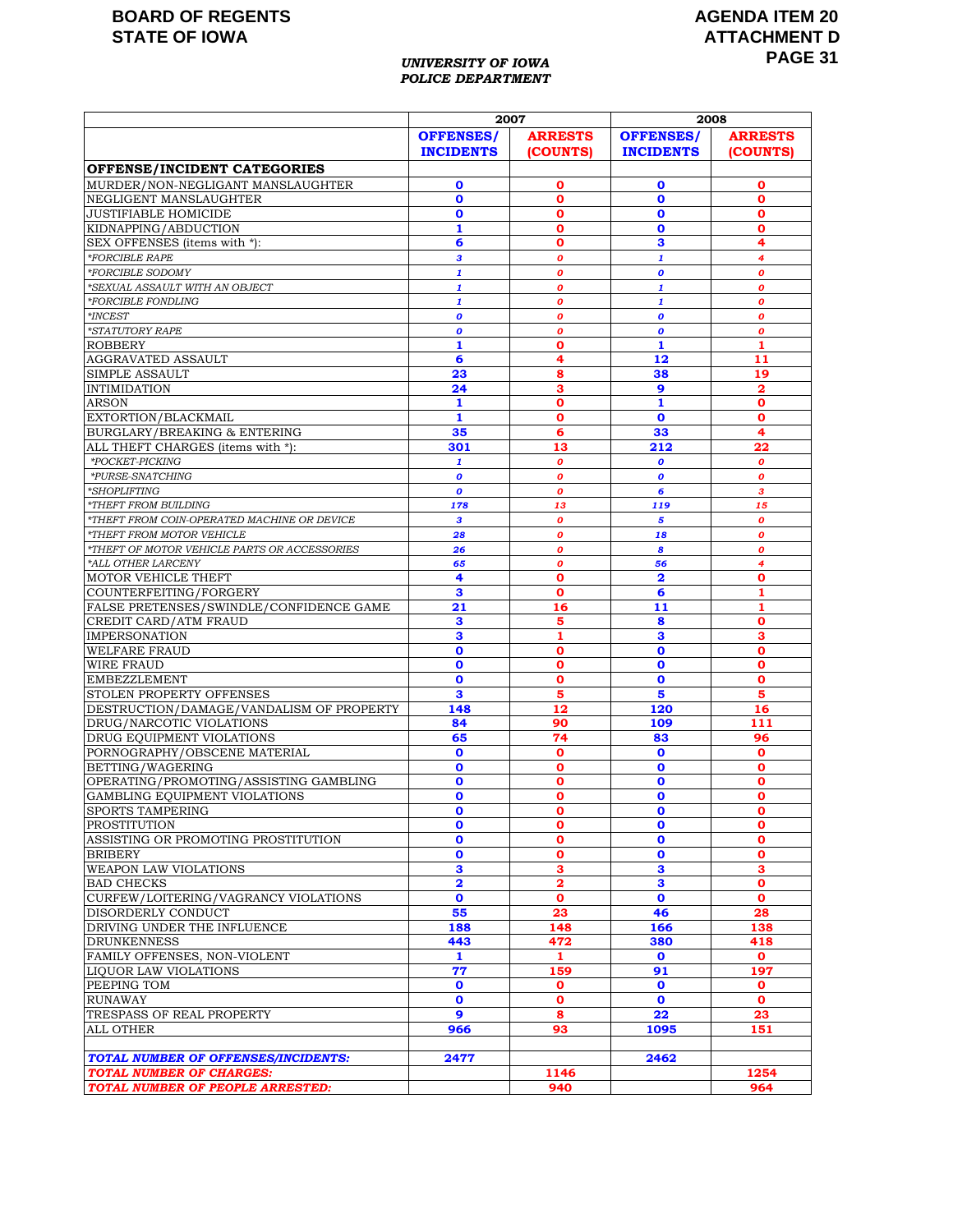#### *IOWA STATE UNIVERSITY POLICE DEPARTMENT*

### **AGENDA ITEM 20 ATTACHMENT E PAGE 32**

|                                                                   | 2007                                 |                                 | 2008                                 |                             |
|-------------------------------------------------------------------|--------------------------------------|---------------------------------|--------------------------------------|-----------------------------|
|                                                                   | <b>OFFENSES/</b><br><b>INCIDENTS</b> | <b>ARRESTS</b><br>(COUNTS)      | <b>OFFENSES/</b><br><b>INCIDENTS</b> | <b>ARRESTS</b><br>(COUNTS)  |
| OFFENSE/INCIDENT CATEGORIES                                       |                                      |                                 |                                      |                             |
| MURDER/NON-NEGLIGANT MANSLAUGHTER                                 | $\mathbf 0$                          | 0                               | $\mathbf 0$                          | 0                           |
| NEGLIGENT MANSLAUGHTER                                            | $\mathbf o$                          | $\mathbf 0$                     | $\mathbf 0$                          | $\mathbf 0$                 |
| <b>JUSTIFIABLE HOMICIDE</b>                                       | $\mathbf 0$                          | $\mathbf 0$                     | $\mathbf 0$                          | $\mathbf 0$                 |
| KIDNAPPING/ABDUCTION<br>SEX OFFENSES (items with *):              | 1<br>4                               | $\mathbf o$                     | $\mathbf{o}$<br>10                   | $\mathbf o$<br>$\mathbf{o}$ |
| *FORCIBLE RAPE                                                    | $\pmb{1}$                            | $\mathbf o$<br>$\boldsymbol{o}$ | $\overline{7}$                       | 0                           |
| *FORCIBLE SODOMY                                                  | 0                                    | 0                               | 1                                    | 0                           |
| *SEXUAL ASSAULT WITH AN OBJECT                                    | 2                                    | 0                               | $\mathbf{1}$                         | 0                           |
| *FORCIBLE FONDLING                                                | 1                                    | 0                               | 1                                    | 0                           |
| $^*$ INCEST                                                       | 0                                    | 0                               | 0                                    | 0                           |
| <i>*STATUTORY RAPE</i>                                            | 0                                    | $\boldsymbol{o}$                | 0                                    | 0                           |
| <b>ROBBERY</b>                                                    | 3                                    | $\mathbf 0$                     | $\mathbf 0$                          | $\mathbf o$                 |
| AGGRAVATED ASSAULT                                                | 10                                   | $\mathbf{2}$                    | 10                                   | 6                           |
| SIMPLE ASSAULT                                                    | 35                                   | 22                              | 20                                   | 9                           |
| <b>INTIMIDATION</b>                                               | 6                                    | $\mathbf o$                     | $\overline{7}$                       | $\mathbf{1}$                |
| ARSON<br>EXTORTION/BLACKMAIL                                      | 3<br>1                               | $\mathbf{2}$<br>1               | 6<br>$\overline{\mathbf{2}}$         | 2<br>$\mathbf o$            |
| BURGLARY/BREAKING & ENTERING                                      | 42                                   | 13                              | 36                                   | 3                           |
| ALL THEFT CHARGES (items with *):                                 | 269                                  | 24                              | 239                                  | 16                          |
| *POCKET-PICKING                                                   | 1                                    | 0                               | 0                                    | 0                           |
| *PURSE-SNATCHING                                                  | 0                                    | 0                               | 0                                    | 0                           |
| *SHOPLIFTING                                                      | $\mathbf{1}$                         | $\mathbf{1}$                    | $\boldsymbol{2}$                     | $\mathbf{1}$                |
| *THEFT FROM BUILDING                                              | 108                                  | $\overline{\mathbf{4}}$         | 102                                  | 8                           |
| *THEFT FROM COIN-OPERATED MACHINE OR DEVICE                       | 8                                    | $\boldsymbol{2}$                | 3                                    | $\mathbf{1}$                |
| *THEFT FROM MOTOR VEHICLE                                         | 28                                   | 0                               | 28                                   | 0                           |
| *THEFT OF MOTOR VEHICLE PARTS OR ACCESSORIES                      | 23                                   | $\overline{7}$                  | 25                                   | 0                           |
| *ALL OTHER LARCENY                                                | 100                                  | 10                              | 79                                   | 6                           |
| MOTOR VEHICLE THEFT                                               | 9                                    | 1                               | $\overline{\mathbf{2}}$              | $\mathbf 0$                 |
| COUNTERFEITING/FORGERY<br>FALSE PRETENSES/SWINDLE/CONFIDENCE GAME | $\overline{\mathbf{2}}$<br>17        | 1<br>9                          | 5<br>11                              | $\mathbf o$<br>10           |
| CREDIT CARD/ATM FRAUD                                             | 4                                    | $\mathbf{1}$                    | 14                                   | 1                           |
| <b>IMPERSONATION</b>                                              | 1                                    | $\mathbf{o}$                    | 3                                    | $\mathbf o$                 |
| <b>WELFARE FRAUD</b>                                              | $\mathbf o$                          | $\mathbf o$                     | $\mathbf 0$                          | $\mathbf o$                 |
| <b>WIRE FRAUD</b>                                                 | $\overline{\mathbf{2}}$              | 1                               | 1                                    | $\mathbf 0$                 |
| <b>EMBEZZLEMENT</b>                                               | $\mathbf 0$                          | $\mathbf{o}$                    | $\mathbf{1}$                         | $\mathbf o$                 |
| STOLEN PROPERTY OFFENSES                                          | $\mathbf{1}$                         | 1                               | $\mathbf 0$                          | $\mathbf 0$                 |
| DESTRUCTION/DAMAGE/VANDALISM OF PROPERTY                          | 170                                  | 15                              | 147                                  | 14                          |
| DRUG/NARCOTIC VIOLATIONS                                          | 52                                   | 27                              | 71                                   | 51                          |
| DRUG EQUIPMENT VIOLATIONS                                         | 31                                   | 24                              | 35                                   | 34                          |
| PORNOGRAPHY/OBSCENE MATERIAL<br>BETTING/WAGERING                  | $\mathbf 0$<br>$\mathbf o$           | $\mathbf o$<br>$\mathbf 0$      | $\mathbf 0$                          | $\mathbf{o}$<br>$\mathbf o$ |
| OPERATING/PROMOTING/ASSISTING GAMBLING                            | O                                    | $\mathbf o$                     | 0<br>$\mathbf 0$                     | $\mathbf 0$                 |
| GAMBLING EQUIPMENT VIOLATIONS                                     | $\mathbf 0$                          | $\mathbf 0$                     | $\mathbf 0$                          | $\mathbf 0$                 |
| <b>SPORTS TAMPERING</b>                                           | $\mathbf o$                          | $\mathbf{o}$                    | $\mathbf 0$                          | $\mathbf{o}$                |
| <b>PROSTITUTION</b>                                               | $\mathbf 0$                          | 0                               | $\mathbf 0$                          | 0                           |
| ASSISTING OR PROMOTING PROSTITUTION                               | $\mathbf{o}$                         | $\mathbf o$                     | $\mathbf 0$                          | $\mathbf{o}$                |
| <b>BRIBERY</b>                                                    | $\mathbf 0$                          | $\mathbf 0$                     | O                                    | $\mathbf 0$                 |
| <b>WEAPON LAW VIOLATIONS</b>                                      | $\mathbf{1}$                         | $\mathbf{1}$                    | 3                                    | 3                           |
| <b>BAD CHECKS</b>                                                 | $\mathbf{o}$                         | $\mathbf{o}$                    | 1                                    | $\mathbf{o}$                |
| CURFEW/LOITERING/VAGRANCY VIOLATIONS                              | $\mathbf 0$                          | $\mathbf o$                     | $\mathbf 0$                          | $\mathbf o$                 |
| DISORDERLY CONDUCT                                                | 15                                   | 9                               | $\overline{\mathbf{7}}$              | 9                           |
| DRIVING UNDER THE INFLUENCE                                       | 115                                  | 115                             | 86                                   | 87                          |
| <b>DRUNKENNESS</b><br>FAMILY OFFENSES, NON-VIOLENT                | 173<br>$\mathbf{o}$                  | 176<br>$\mathbf 0$              | 132<br>4                             | 134<br>$\mathbf 0$          |
| LIOUOR LAW VIOLATIONS                                             | 285                                  | 349                             | 223                                  | 286                         |
| PEEPING TOM                                                       | $\mathbf 0$                          | $\mathbf 0$                     | $\mathbf 0$                          | $\mathbf 0$                 |
| <b>RUNAWAY</b>                                                    | 1                                    | $\mathbf{o}$                    | 2                                    | $\mathbf{o}$                |
| TRESPASS OF REAL PROPERTY                                         | 9                                    | 4                               | 9                                    | 6                           |
| <b>ALL OTHER</b>                                                  | 697                                  | 108                             | 728                                  | 82                          |
|                                                                   |                                      |                                 |                                      |                             |
| TOTAL NUMBER OF OFFENSES/INCIDENTS:                               | 1959                                 |                                 | 1815                                 |                             |
| <b>TOTAL NUMBER OF CHARGES:</b>                                   |                                      | 906                             |                                      | 754                         |
| TOTAL NUMBER OF PEOPLE ARRESTED:                                  |                                      | 740                             |                                      | 617                         |